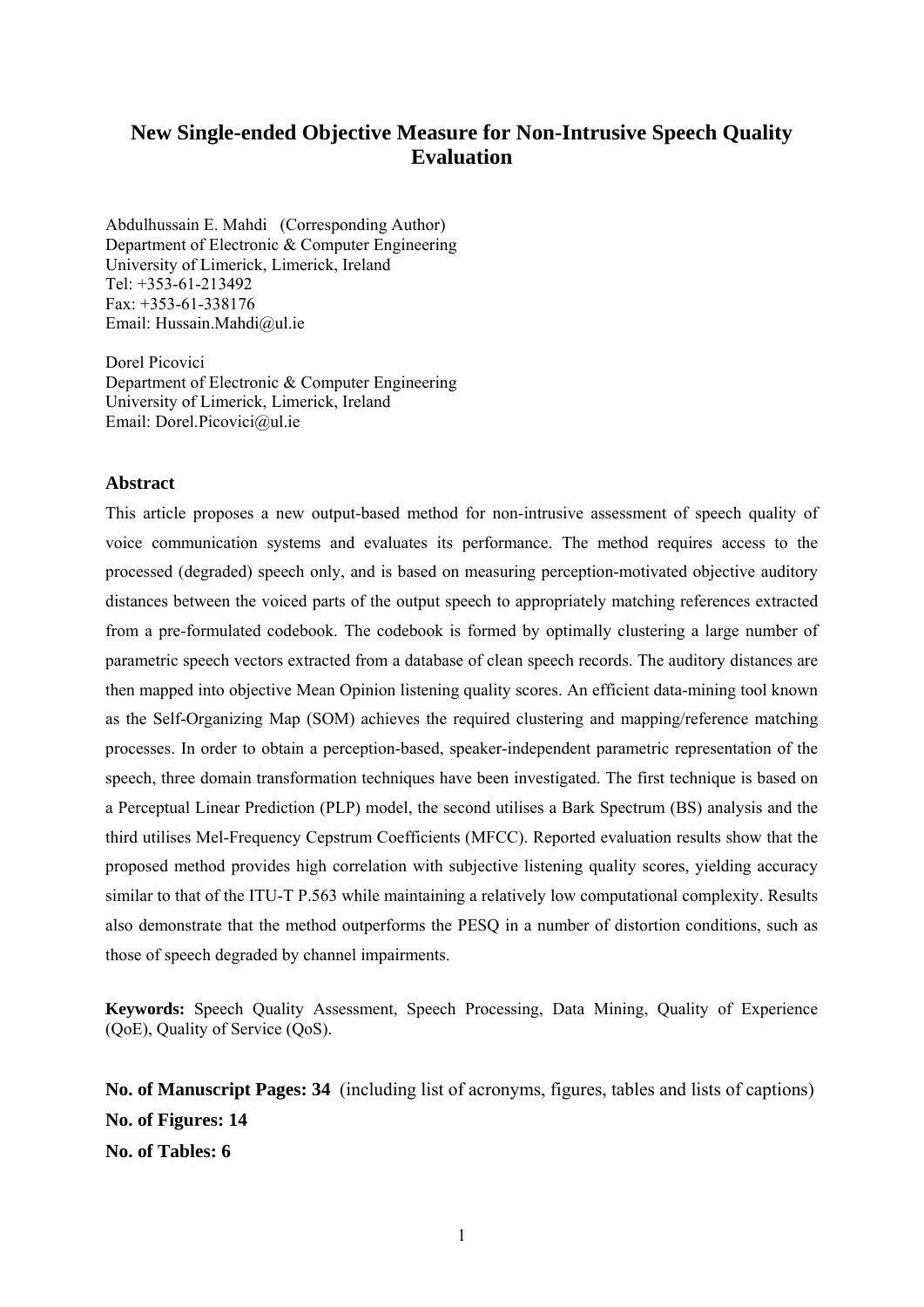# **List of Acronyms**

| <b>AGC</b>   | <b>Automatic Gain Control</b>                                                              |
|--------------|--------------------------------------------------------------------------------------------|
| AD           | <b>Auditory Distance</b>                                                                   |
| <b>ASD</b>   | <b>Auditory Spectrum Distance</b>                                                          |
| <b>ASR</b>   | <b>Automatic Speech Recognition Systems</b>                                                |
| <b>BSD</b>   | <b>Bark Spectral Distance</b>                                                              |
| <b>BMU</b>   | <b>Best Matching Unit</b>                                                                  |
| CQ           | <b>Conversational Quality</b>                                                              |
| $D_{MM}$     | Euclidean-based Median Minimum Distance                                                    |
| <b>DFT</b>   | Discrete Fourier Transform                                                                 |
| <b>FFT</b>   | <b>Fast Fourier Transform</b>                                                              |
| <b>IDFT</b>  | <b>Inverse Discrete Fourier Transform</b>                                                  |
| <b>ITU-T</b> | International Telecommunication Union - Telecommunication<br><b>Standardization Sector</b> |
| LQ           | <b>Listening Quality</b>                                                                   |
| LP           | <b>Linear Prediction</b>                                                                   |
| <b>MOS</b>   | Mean Opinion Score                                                                         |
| MOS LQO      | Objective Mean Opinion Listening Quality Score [2]                                         |
| MOS LQS      | Subjective Mean Opinion Listening Quality Score [2]                                        |
| <b>MFCC</b>  | Mel-Frequency Cepstrum Coefficients                                                        |
| <b>MNRU</b>  | Modulated Noise Reference Unit [28]                                                        |
| <b>NN</b>    | <b>Neural Network</b>                                                                      |
| <b>PLP</b>   | <b>Perceptual Linear Prediction</b>                                                        |
| <b>PAQM</b>  | Perceptual Audio Quality Measure                                                           |
| <b>PSQM</b>  | Perceptual Speech Quality Measure                                                          |
| <b>PAMS</b>  | Perceptual Analysis Measurement Systems                                                    |
| <b>PESQ</b>  | Perceptual Evaluation of Speech Quality                                                    |
| <b>POSQE</b> | Perceptual Output-based Speech Quality Evaluation                                          |
| <b>PSTN</b>  | <b>Public Switched Telephony Networks</b>                                                  |
| QoS          | Quality of Service                                                                         |
| QoE          | Quality of Experience                                                                      |
| <b>SLA</b>   | Service Level Agreement                                                                    |
| <b>SOM</b>   | Self-Organizing Map                                                                        |
| VQ           | Vector Quantization                                                                        |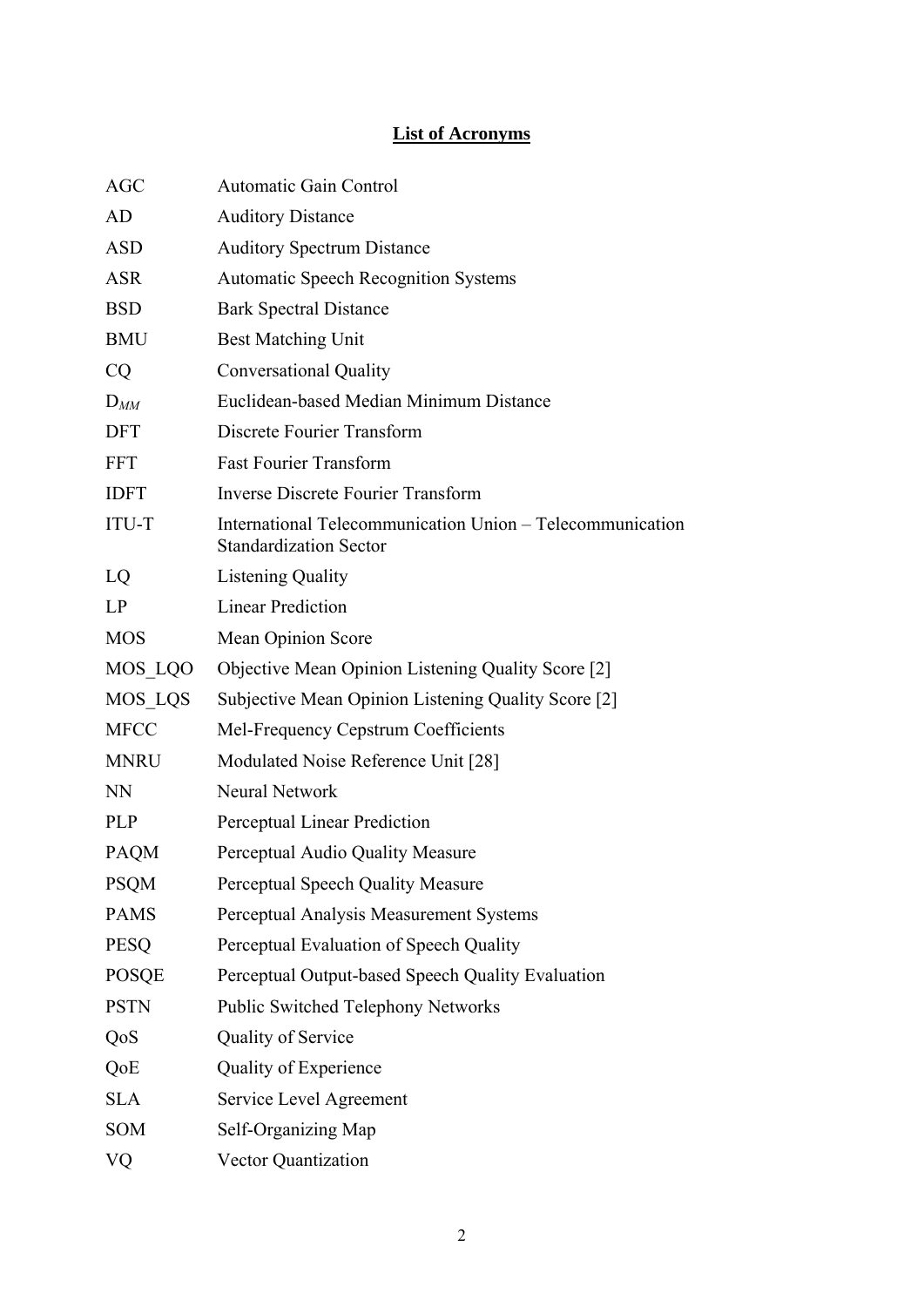#### **1. Introduction**

In a highly competitive telecommunications market, the focus of quality of service (QoS) is increasingly moving to end-user quality of experience (QoE) and service-level agreements (SLAs) are changing to reflect more directly how end-users experience their applications' performance. Within this context, the quality of the communicated speech has become one of the most important factors of the QoE for voice communication systems. Continuous assessment of the speech quality is thus of great importance for both service providers and system designers, in order to improve QoE and maintain customers' satisfaction of quality. Over the years, the International Telecommunication Union Telecommunication Standardization Sector (ITU-T) has developed a series of standardized methods that allows subjects to make judgments on speech quality in a range of controlled conditions known as subjective listening tests. In a typical listening test, subjects hear speech recordings processed through about 50 different network conditions, and rate them using a simple opinion scale such as the ITU-T 5-point listening quality scale [1]. The average score of all the ratings registered by the subjects for a condition is termed the Mean Opinion Score (MOS). Recently ITU-T approved Recommendation P.800.1 [2] that provides a terminology to be used in conjunction with MOS. This new terminology is motivated by the intention to avoid misinterpretation as to whether specific values of MOS are related to listening quality or conversational quality, and whether they originate from subjective tests, from objective models or from network planning models. The following identifiers are recommended to be used together with the abbreviation MOS in order to distinguish the area of application: LQ to refer to Listening Quality, CQ to refer to Conversational Quality, S to refer to Subjective testing, O to refer to Objective testing using an objective model, and E to refer to Estimated using a network planning model.

Subjective tests are, however, slow and expensive to conduct, making them accessible only to a small number of laboratories and unsuitable for real-time traffic monitoring. Computational models that validly and reliably predict MOS are deemed more suitable for field applications, motivating two decades of evolving research activities into the field of objective speech quality assessment [3, 4]. As results, a number of objective speech quality measures which provide automatic assessment of voice listening quality without the need for human listeners are currently available and widely used. It has to be emphasised here that properly designed subjective listening tests are and will always be the most reliable method for obtaining true measurement of users' perception of speech quality. They are also the reference of all objective models that have been developed to-date.

Early attempts at developing computational models for speech quality assessment were based on assuming that any time-domain difference between the original and processed speech signals is noise, leading to poor quality. Schroeder et al. [5] were the first to apply such models for quality assessment by proposing a simple masking method to estimate the audibility of coding noise in a speech coder. In 1985, Karjalainen [6] proposed a model that is based on a comparison of auditory transforms of the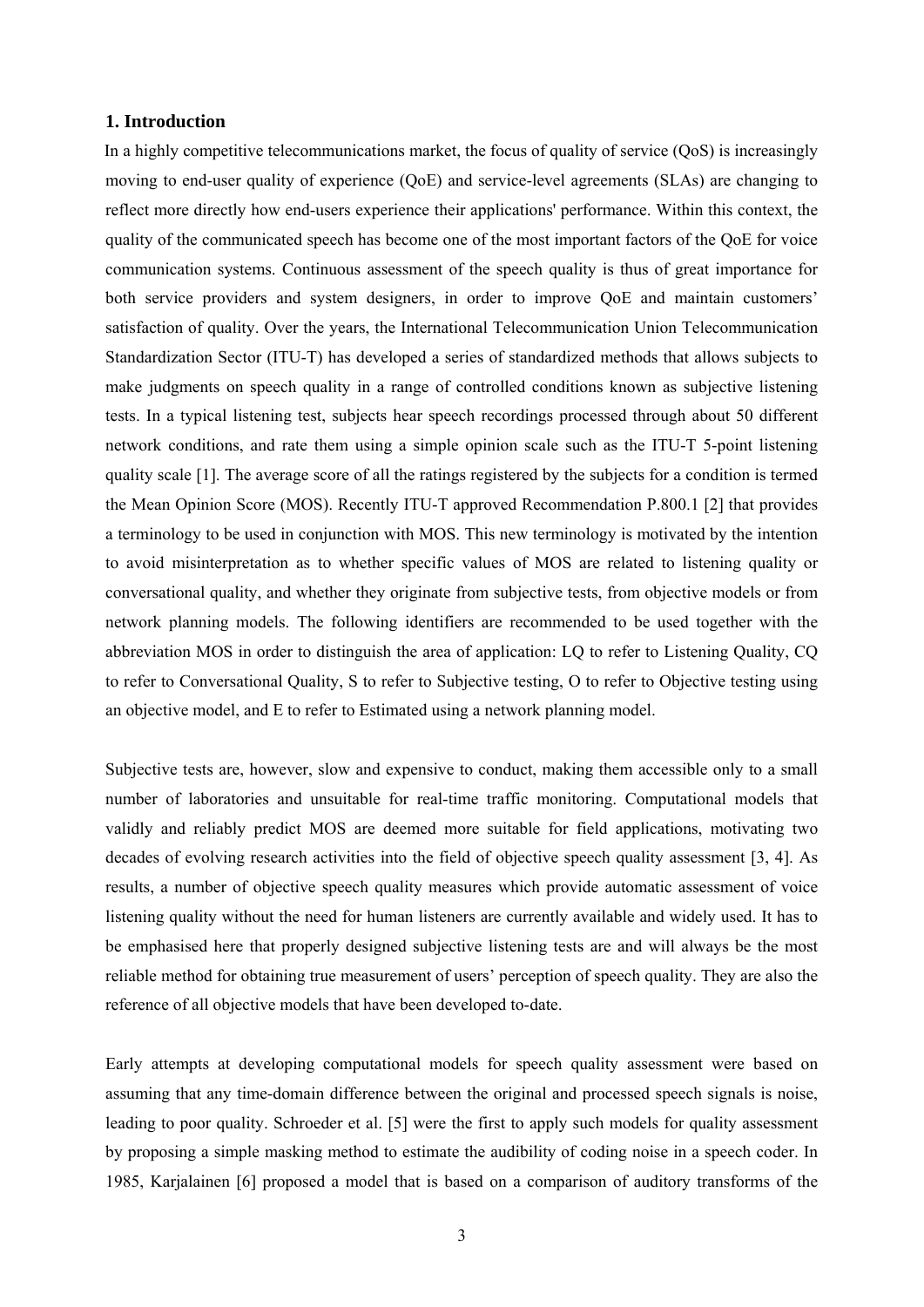original and processing signals. He introduced a more general technique for estimating error audibility based on a comparison of audible time-frequency-loudness representations using the auditory spectrum distance (ASD). By doing so, he proposed a model that can be adapted to simulate a much wider range of perceptual effects, and hence his approach has been much more successful and influential in this field. In the early 1990s, several new perceptual models for evaluating the quality of speech and audio coders emerged. For example, Wang et al. [7] proposed an approach similar to that of Karjalainen, but without temporal masking, to compute loudness on a Sone scale in Bark bands and evaluate the mean squared Bark spectral distance (BSD). The perceptual approach was also explored for quality assessment of audio coders and systems. Beerends and Stemerdink's perceptual audio quality measure (PAQM), for example, introduced the asymmetry factor, weighting the difference in each timefrequency cell by the power ratio of the reference and degraded signals [8]. The measure was then adapted into a method for speech coder evaluation known as the perceptual speech quality measure or PSQM [9]. The PSQM was later adopted as ITU-T Recommendation P.861 in 1996 [10].

Most of the models described above were developed for testing speech or audio coders. However, real telecommunications networks are known to introduce certain additional effects, such as level changes, unknown delay and linear filtering, which may vary dynamically. Ignoring such effects may cause false errors being observed in computational models that use the method of comparison of auditory transforms, leading to highly inaccurate quality scores. Hence, from the mide-1990s, the focus of speech quality assessment models shifted to solving these problems by developing models that maintain their accuracy when used in real networks. Within this context, Rix and Hollier [11] used a combination of phaseless cross-spectrum-based transfer function equalization and spectral difference, for partial equalization in a model based on that of Karjalainen, known as the perceptual analysis measurement system (PAMS). As the PSQM proved unsuitable for network testing, a competition was held by the ITU-T to replace it. This was jointly won by PSQM99 and PAMS, which were then integrated to produce a new model known as the perceptual evaluation of speech quality (PESQ). It combines the time-alignment from PAMS with the perceptual model from PSQM, and was standardised as ITU-T P.862 recommendation in 2001 [12]. Based on the new model, the old P.861 was withdrawn. In the ITU-T evaluation described in Recommendation P.862 [12], the average correlation of the PESQ with subjective MOS on test data for all test conditions including recommended ones was found to be 0.935.

The introduction of the PESQ has made it possible to obtain accurate predictions of perceived quality of speech of telephony systems. During this measure, speech signals are transformed into a perceptual related domain using human auditory models. However, as it is the case with most available objective speech quality measures, the PESQ is based on an intrusive input-to-output (full reference based) measurement approach, i.e. requires a known signal to be transmitted over the network (*See Fig.1a*). In input-to-output or full reference based objective measures, the perceived speech quality is estimated by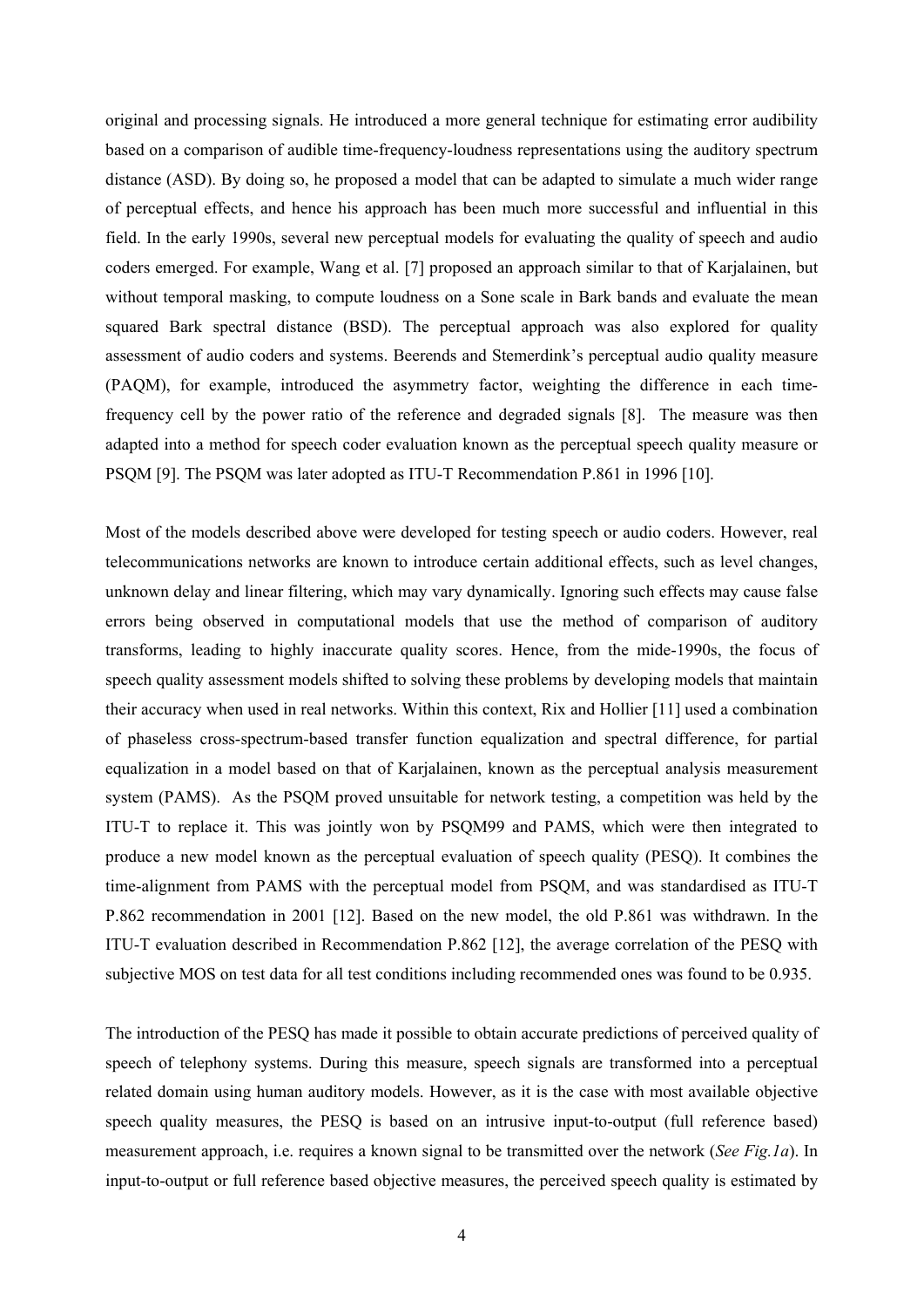measuring the distortion between an "input", representing the original signal being transmitted by the communication system under evaluation and an "output", representing the degraded signal that has been processed by the system.

Besides requiring a reference signal, which makes them unsuitable for monitoring live traffic, input-tooutput speech quality measures have a few other problems. Firstly, in all these measures the timealignment between the input and output speech vectors, which is achieved by automatic synchronization, is a crucial factor in deciding the accuracy of the measure. In practice, perfect synchronization is difficult to achieve, due to fading or error bursts that are common in wireless systems, and hence degradation in the performance of the measure is expected in these cases. Secondly, there are many applications where the original speech is not available, as in the cases of wireless and satellite communications. Furthermore, in some situations the input speech may be distorted by background noise and, hence, measuring the distortion between the input and the output speech does not provide true indication of the speech quality of the communication system.

An objective measure, which can predict the quality of the processed speech using one end of the communication network under test, would therefore address all the above problems and allow for a convenient non-intrusive approach. This can be achieved by using an output-based or a single-ended approach, whereby only the output (processed) speech signal is tested, as illustrated in Fig.1b. However, such an approach must address two issues: (a) accurate estimation of occurring distortions, and (b) converting the estimated distortion values into estimated subjective quality. Since the original speech signal is not available for this type of approach, the above tasks represent a significant challenge.

Over the last few years, a number of non-intrusive measures have been proposed [13-16]. Recently, the ITU-T released Recommendation P.563 as its standard algorithm for a single-ended (no reference) speech quality assessment for narrow-band telephony applications [17, 18, 4]. The algorithm is able to predict the speech quality on a perception-based scale MOS-LQO according to ITU-T Recommendation P.800.1, by taking into account the full range of distortions occurring in public switched telephony networks (PSTN) and some mobile or VoIP-related ones (narrowband speech only). To achieve this, the P.563 uses a three-stage model comprising a preprocessing stage, a distortion estimation stage and a perceptual mapping stage [18]. The model incorporates three basic principles for evaluation distortions. The first principle uses the human voice production system to model the vocal tract as a set of tubes of different lengths and time varying cross-sectional areas. These cross-sectional areas are determined from the speech signal, using linear prediction (LP) analysis [19], and analysed for unnatural variations which are considered as a degradation. The second principle is to generate a full-reference perceptual model using an intermediate speech reconstruction technique that involves reconstructing a clean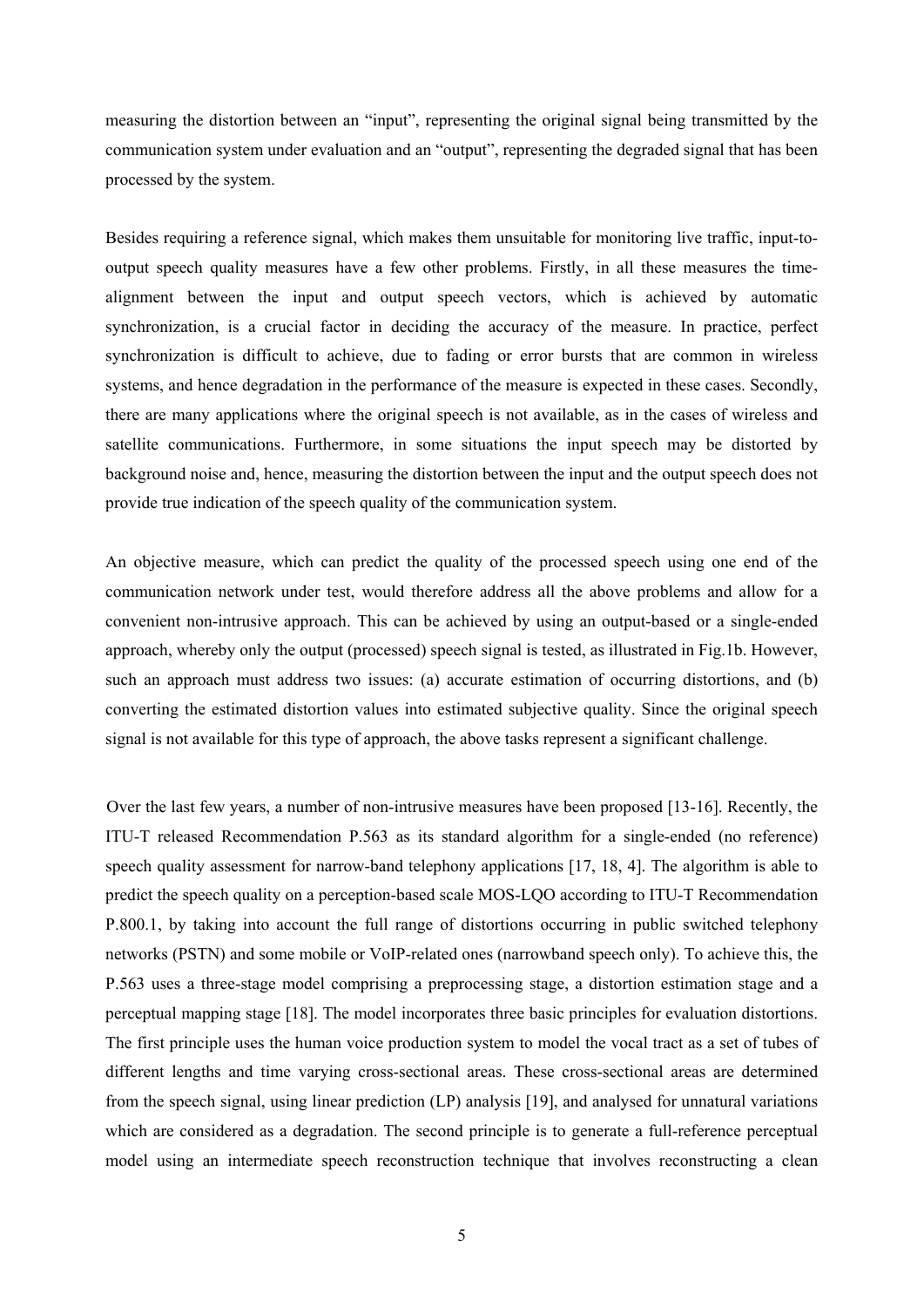reference signal from the degraded speech signal, to assess distortions unmasked during the reconstruction. The third principle is to identify and to estimate specific distortions encountered in voice channels, such as noise, robotization and temporal clipping. Finally, the model estimates the listening speech quality based on combining above calculated parameters with the application of a distortiondependent weighting [17, 18]. Regarding correlation of its quality predicted scores with the MOS-LQS, reported experimental results indicate that the accuracy of the P.563 method compares favorably with the first generation of intrusive perceptual models such as the PSQM [10]. However, it is lower than that of the second generation of intrusive perceptual models such as PESQ [3, 4].

This paper proposes a new perceptually motivated output-based, non-intrusive assessment method for objective prediction of speech quality. The method uses an appropriately formulated speech codebook to provide a substitute to the original speech signal, which is available in the case of input-to-output based measures. The proposed system utilises a voiced/unvoiced classification process and an efficient data-mining algorithm known as the Self-Organizing Map (SOM), which is based on an unsupervised neural network algorithm. Following this introduction, Section 2 gives an outline of the SOM algorithm used here for data clustering and classification. Section 3 provides a detailed description of the proposed speech quality assessment method and its implementation. Section 4 describes the evaluation process conducted to evaluate the performance of the proposed system and presents sample experimental results. The paper concludes in Section 5 by discussing the main findings of the work.

#### **2. The Self-Organising Map**

The SOM [20] is a tool for analysis of high dimensional data, which is based on a neural network (NN) algorithm that uses unsupervised learning. The tool has proven to be a powerful technique for clustering of data, correlation hunting and novelty detection. The network is based on neurons placed on a regular low-dimensional grid (usually 1D or 2D). Each neuron *i* in the SOM is an *n*-dimensional prototype vector  $\mathbf{m}_i = [m_{i1},...,\overline{m}_{in}]$  where *n* represents the input space dimension. On each training step, a sample data vector **x** is chosen and the unit **m***c* closest to it, referred to as the best matching unit (BMU), is identified from the map. The prototype vectors of the BMU and its neighbours on the grid are moved towards the sample vector. The new position is then given by:

$$
\mathbf{m}_i(t+1) = \mathbf{m}_i(t) + \alpha(t) h_{wi}(t) [\mathbf{x}(t) - \mathbf{m}_i(t)] \tag{1}
$$

where  $t = 0, 1, 2, \ldots$ , is an integer representing the discrete-time coordinate,  $\alpha(t)$  is the learning rate at the time *t* and  $h_{wl}(t)$  is a neighbourhood kernel centred around the winner unit. Both the learning rate and neighbourhood kernel radius decrease monotonically with time. The SOM training algorithm resembles vector quantization (VQ) algorithms, such as k-means [21]. The important difference is that in addition to identifying the best-matching vector, the topological neighbours of the chosen vector on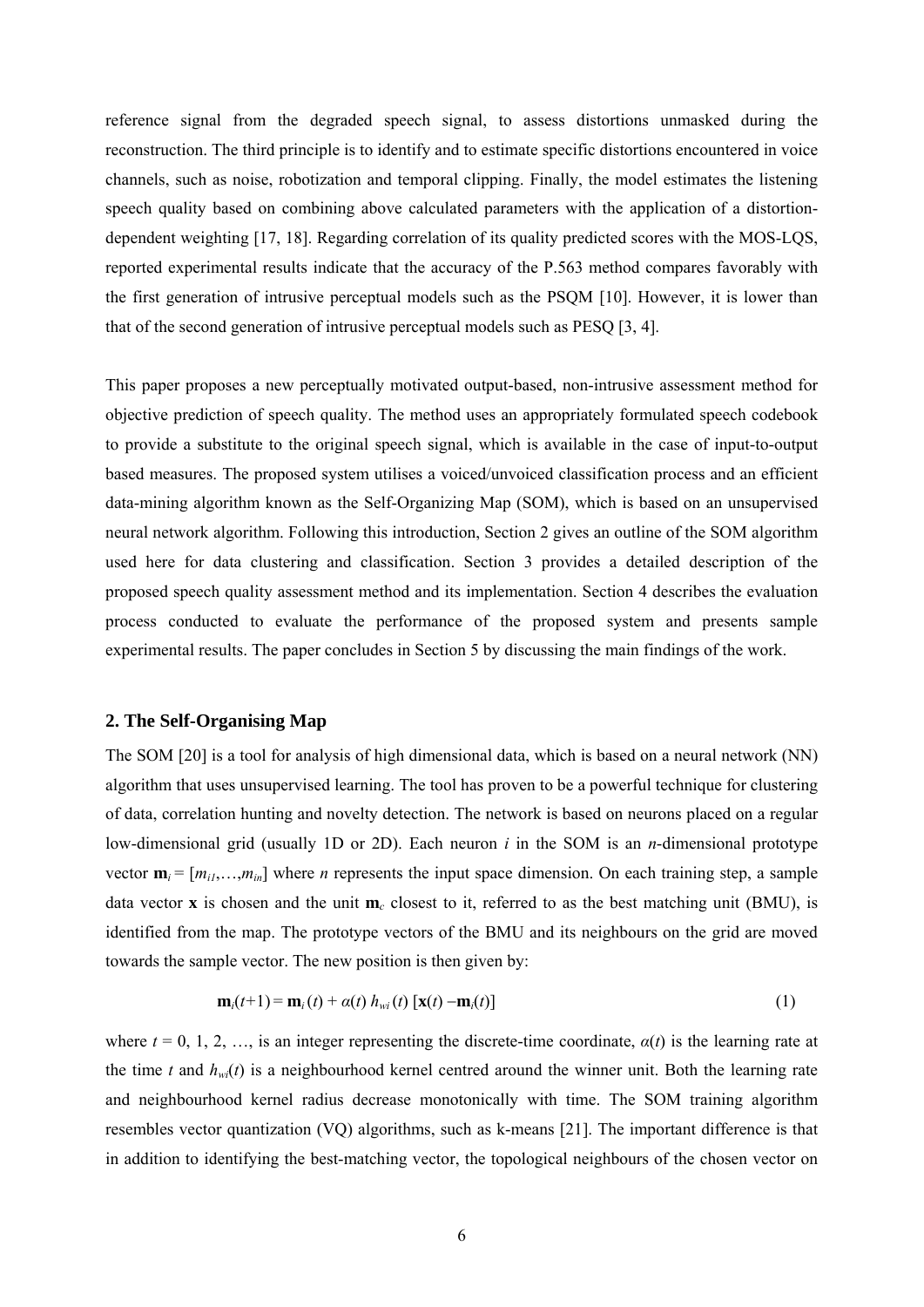the map are also updated. During the step-by-step training the neurons on the grid become ordered such as neighbouring neurons have similar weight vectors and the SOM behaves like an elastic net that folds onto the "cloud" created by input data as illustrated in Fig. 2.

In SOM-based data analysis, the aim is to extract and illustrate the essential structures within a data set by a map that, as a result of the unsupervised learning process, follows the distribution of the data in the input space. Each data sample is mapped to the unit having the most similar model vector (i.e. the BMU), whereby the relations of the data samples become reflected in geometrical relations of the samples on the map. In case of investigating new data using a trained SOM, the BMU of each new input data sample is found and indicated on the map. The mapping of a new data vector **x***new* onto the SOM is done by a winner search, i.e. by finding the BMU, **m***c*, that is closest to **x***new***.** The accuracy of this mapping can be calculated as a function of the quantization error as follows:

$$
g(\mathbf{x}_{new}, \mathbf{m}_i) = \frac{1}{1 + (q_i/b)^2}
$$
 (2)

where  $q_i = ||\mathbf{x}_{new} - \mathbf{m}_i||$  is the quantization error, i.e. distance, between input sample  $\mathbf{x}_{new}$  and map unit (neuron) *i*. The scaling factor *b* is the average distance between each training sample and its BMU.

Due to its high computational efficiency and robustness, the SOM has been used in the proposed measure to achieve the required clustering and matching process.

#### **3. The Proposed Output-based Speech Quality Measure**

A new non-intrusive, output-based objective speech quality measure, called 'Perceptual Output-based Speech Quality Evaluation' or POSQE, has been developed. The idea underlying the POSQE is stemmed from one of the most popular speech compression techniques, which is known as vector quantization (VQ), and its successful application in speech recognition systems [21]. The measure uses an appropriately formed SOM to implement a VQ like process, and involves comparing perceptionbased parametric vectors representing the output (processed) speech to reference vectors representing the closest match from an appropriately constructed speech codebook derived from a variety of clean source speech materials. The system comprises two major components: a 'Test Part' which involves processes which are implemented every time a speech sample is assessed, and a pre-formulated 'Speech Reference Codebook', as shown in Fig.3.

Outline descriptions of the main processing steps of the system are given here:

a) Establishment of datasets of high quality, original clean and processed (degraded) speech records. The speech records are subjectively rated in terms of Mean Opinion Score (MOS\_LQS).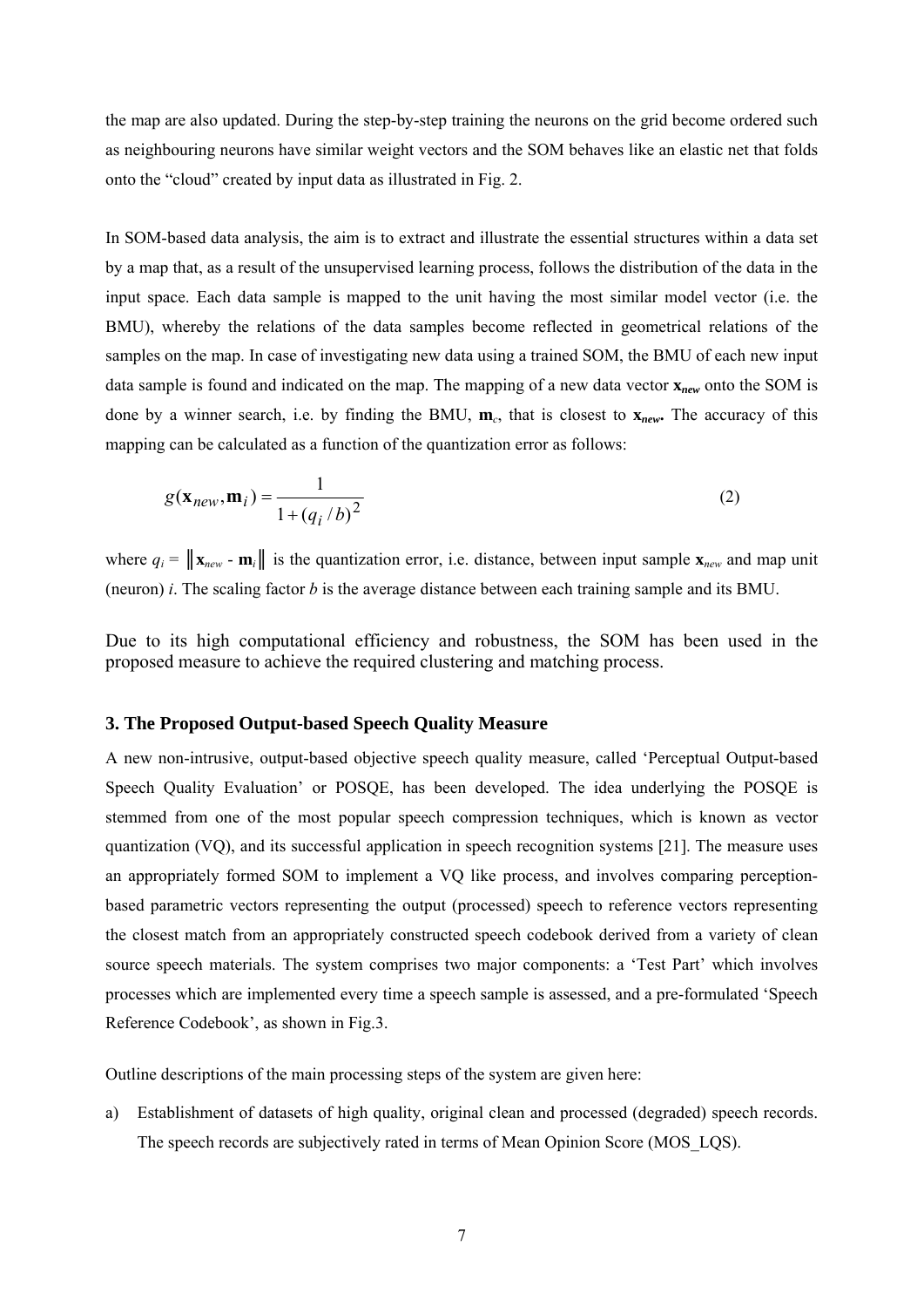b) Pre-processing: this process involves segmentation of the clean (reference) and processed speech records into overlapped frames. In line with existing objective speech quality methods, the proposed system uses a frame length of 25 ms with 50% overlap. Each frame is weighted by an appropriate Hamming window and preemphasised to compensate the natural spectral roll off of speech signals that occur at high frequency. The preemphasis is achieved via a first order FIR filter, defined by the following difference equation:

$$
y'(n) = x(n) - 0.93x(n-1)
$$
\n(3)

where *n* is the sample time index,  $x(n)$  and  $y'(n)$  are the input and filtered speech samples, respectively.

c) V/UV classification: here each speech frame of the processed speech signal is classified as voiced (V) or unvoiced (UV). This is achieved by using V/UV classification technique based on timeaveraged autocorrelation process and pitch detection [22]. The technique is based on the idea that the voiced parts of a speech signal are highly periodic, while the unvoiced parts are not. Applied to a speech frame, the correlation coefficient at lag *k* of speech samples  $x(0)$ ,  $x(1)$ , , , , , x(N-1), with a mean  $\bar{x}$ , is defined as:

$$
r_{k} = \frac{\sum_{i=0}^{N-k} (x(i) - \bar{x})(x(i+k) - \bar{x})}{\sum_{i=0}^{N-1} (x(i) - \bar{x})^{2}}
$$
(4)

The correlation coefficient is computed at lags between 20 and 100 samples for each frame. In practice the lags are usually chosen to correspond to periodicity of speech. The maximum value of the correlation coefficient (peak) of each speech frame is used to differentiate between V and UV frames. If the maximum peak was above  $1/3$  of the correlation value at lag = 0, then the frame is considered voiced. This approach is effective since periodic signals have autocorrelation peaks at lags which are multiples of the period. Although there are a number of other more sophisticated techniques *(See [21] for examples*), this technique was chosen due to its simplicity and low computational burden. The voiced parts of the signal are then selected to assess the quality of the processed speech signal. The objective of this process is to reduce the number of speech frames to be processed during the quality measuring process itself, and during the formation of the speech codebook. Typically, 40% of natural speech is unvoiced. Therefore, the inclusion of this processing stage improves the computational speed and reduces the memory requirements of the system particularly that needed to hold the codebook. The selection of only the voiced frames to assess the speech quality is inspired by work by Kubin et al. [23], who showed that, in most cases feature parameters representing unvoiced parts of the speech do not provide true indication of distortions.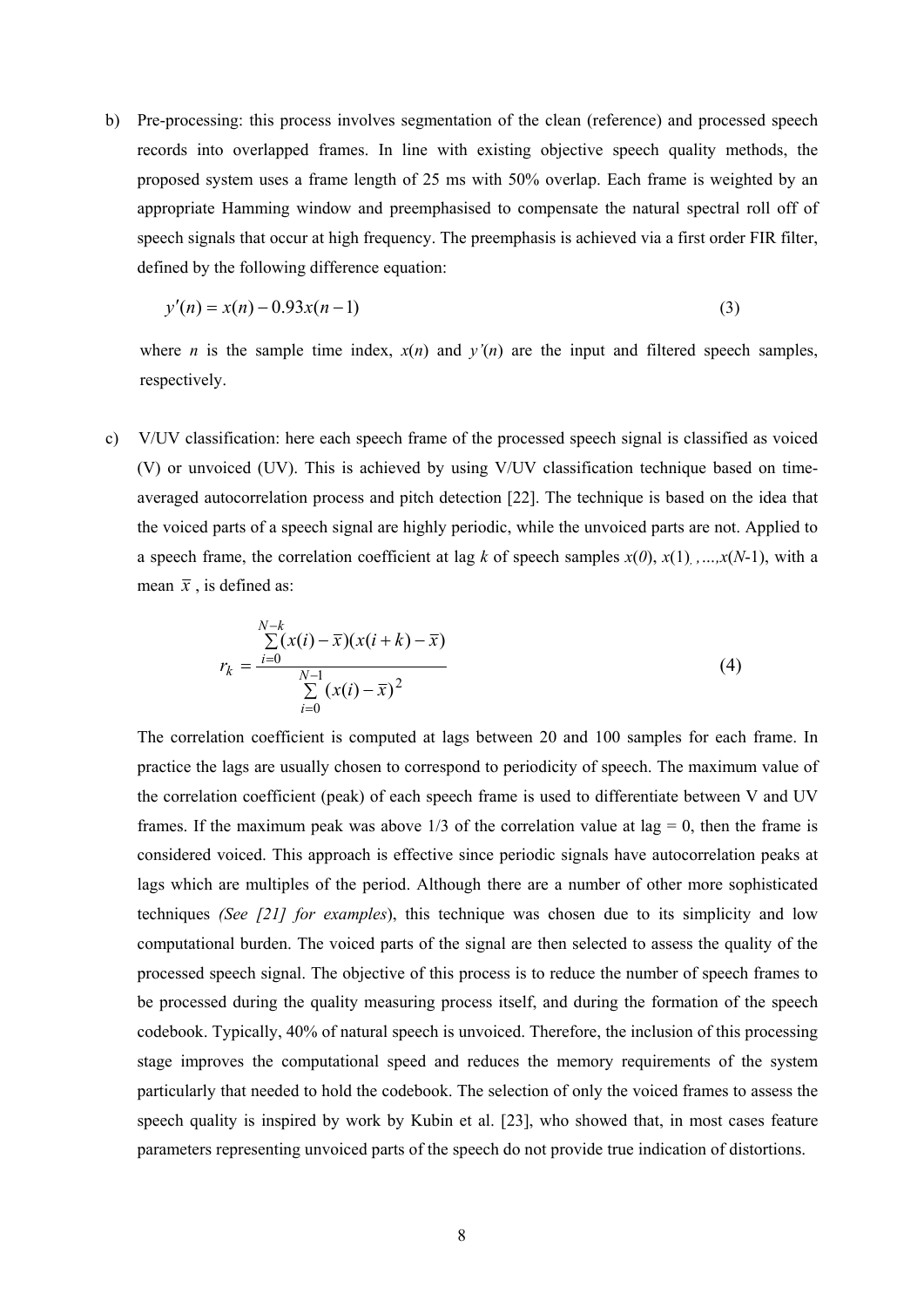- d) Perceptual transformation & extraction of speaker-independent parameters: this process involves transformation of each frame of the processed speech into a speaker-independent perception-based parametric vector, as required by an output-based quality measure. Three speech analysis models that are based on short-term spectrum of speech and use concepts of the psychophysics of hearing, such as the critical-band spectral resolution, the equal-loudness curve and the intensity-loudness power law to derive an estimate of the auditory spectrum [19], have been selected to produce three versions of the proposed speech quality measure (*See Section 3.1 for details)*. The first version of the measure (Version I) utilises a  $5<sup>th</sup>$  order Perceptual Linear Prediction (PLP) model [24], the second version (Version II) utilises a  $17<sup>th</sup>$  order Bark Spectrum (BS) analysis model [7], and the third version (Version III) utilises a  $13<sup>th</sup>$  order Mel-Frequency Cepstrum Coefficients (MFCC) [25]. This selection was also based on the abilities of these speech analysis models in suppressing speaker-dependent information, as investigated in Section 3.2. It is worth mentioning here that this process is effectively analogous to the LPC-based vocal tract modeling and parameterisation stage used in P.563.
- e) Clustering, classification and determination of best matching vector: this process involves three tasks. First perception-based parameter vectors, derived from a large dataset of clean source speech records using the same processing as that described in (d) above, are clustered to produce a preformulated reference codebook corresponding to high quality speech. Fig. 4 illustrates how the reference codebook is constructed. Secondly, the test vector (current vector of to-be-assessed processed speech signal) is correlated with the clustered vectors stored in the reference codebook in order to determine the best matching unit (or cluster). Thirdly, by tracking the composition of the selected cluster, a best matching vector to the test vector is identified and an objective-auditory distance measure between the two vectors is computed. In the proposed system, a SOM is used to perform the clustering, classification and determination of the best matching cluster and reference vector.
- f) Estimating the auditory distance: the proposed objective speech quality measure is based on measuring the degree of mismatch between the voiced parts of the processed speech vectors and their best matching vectors from the reference codebook identified in step (e) above. This is achieved by computing an Euclidean based median minimum distance  $(D_{MM})$ , to provide an estimate of the objective auditory distance (*AD*) between vectors of the processed voiced speech and their best matching vectors, as widely and successfully used in objective measures for predicting speech quality of speech coders [12]. The  $AD$ , represented here by the computed  $D_{MM}$ , has been shown to provide a proportional objective indication of distortion in processed speech signals, such that larger distances imply lower quality and vice versa.

 The Euclidean distance between a vector **x***l*, representing the *l*th frame of the processed speech signal, and a reference vector **y**, which has been identified as the BMU, is defined as: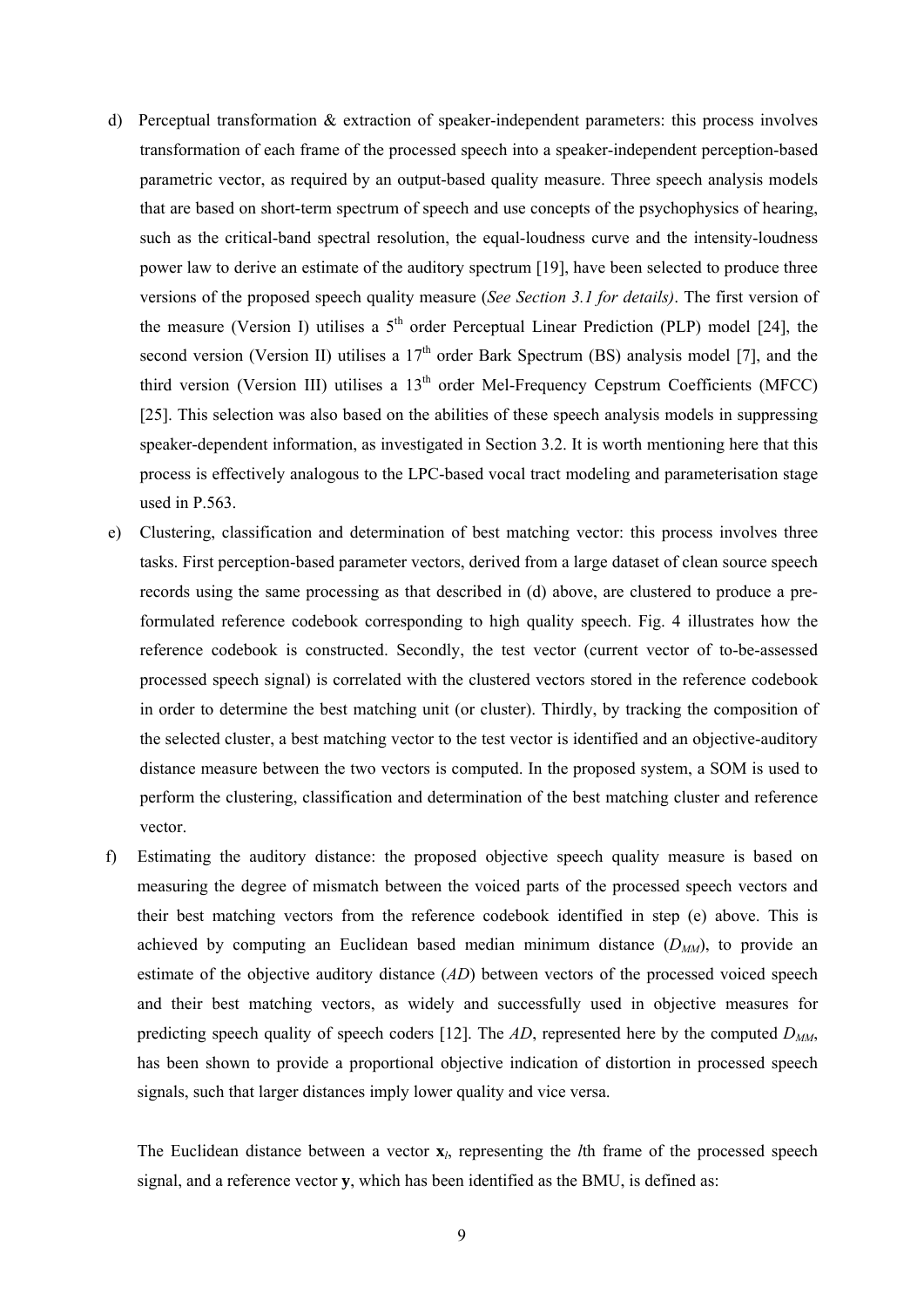$$
dis(\mathbf{x}_{l}, \mathbf{y}) = \sqrt{\left[\mathbf{x}_{l} - \mathbf{y}\right]^{T}\left[\mathbf{x}_{l} - \mathbf{y}\right]}
$$
(5)

where *T* denotes a transpose operation. The  $D_{MN}$  is then computed as:

$$
D_{MM} = \text{median}_{L} \left[ dis \left( \mathbf{x}_{l}, \mathbf{y} \right) \right] \tag{6}
$$

where *L* is the number of frames in the processed signal.

g) Mapping the *AD* into predicted subjective scores: finally, an appropriate logistic function is used to map the *AD*, estimated in (f) above, into corresponding objective listening score MOS LQO. In order to define this function, the following investigation was performed. A prototype of the proposed speech quality measurement system that only measures the *AD* between the processed speech vectors and their corresponding best matching vectors was developed. The codebook was formulated using various combinations of 50 unique high-quality clean speech signals, with an average duration of 10 seconds per signal. The signals were taken from 2 male and 2 female speakers and had an average duration of 10 seconds each. The system was then used to measure the objective *AD*s for five different groups of speech signals distorted by five different types of distortion. Both the clean and distorted speech signals were acquired from a purpose-designed speech database generated by Nortel Networks' Subjective Assessment Lab – Canada [26]. The measured *AD*s and the corresponding original subjective MOS\_LQS scores, as provided by the database provider, were then grouped to form a separate data set for each case of distortion. By applying a non-linear regression process to all these data sets, the following second order polynomial functions (one for each version of the measure) were derived to facilitate the conversion of the measured *AD*s into predicted MOS scores:

$$
MOS\_LQO_{Version I} = 3.6 - 4.1 (AD) + 2.9 (AD)2
$$
 (7)

$$
MOS\_LQO_{Version II} = 48.6 - 42.6 (AD) + 10.5 (AD)2
$$
 (8)

$$
MOS\_LQO_{Version III} = 4.7 - 13.2 (AD) + 11.1 (AD)2
$$
 (9)

where, MOS<sub>LQO</sub><sub>Version *i*</sub> represents the MOS predicted by Version *i* of the proposed objective measure.

#### *3.1. Parametric Modeling of Speech Signals*

Three different speech analysis models have been adopted for the proposed output-based objective speech quality measure to transform portions of the speech signals into a speaker-independent perception-based parametric vector. The following sections provide overviews of these models.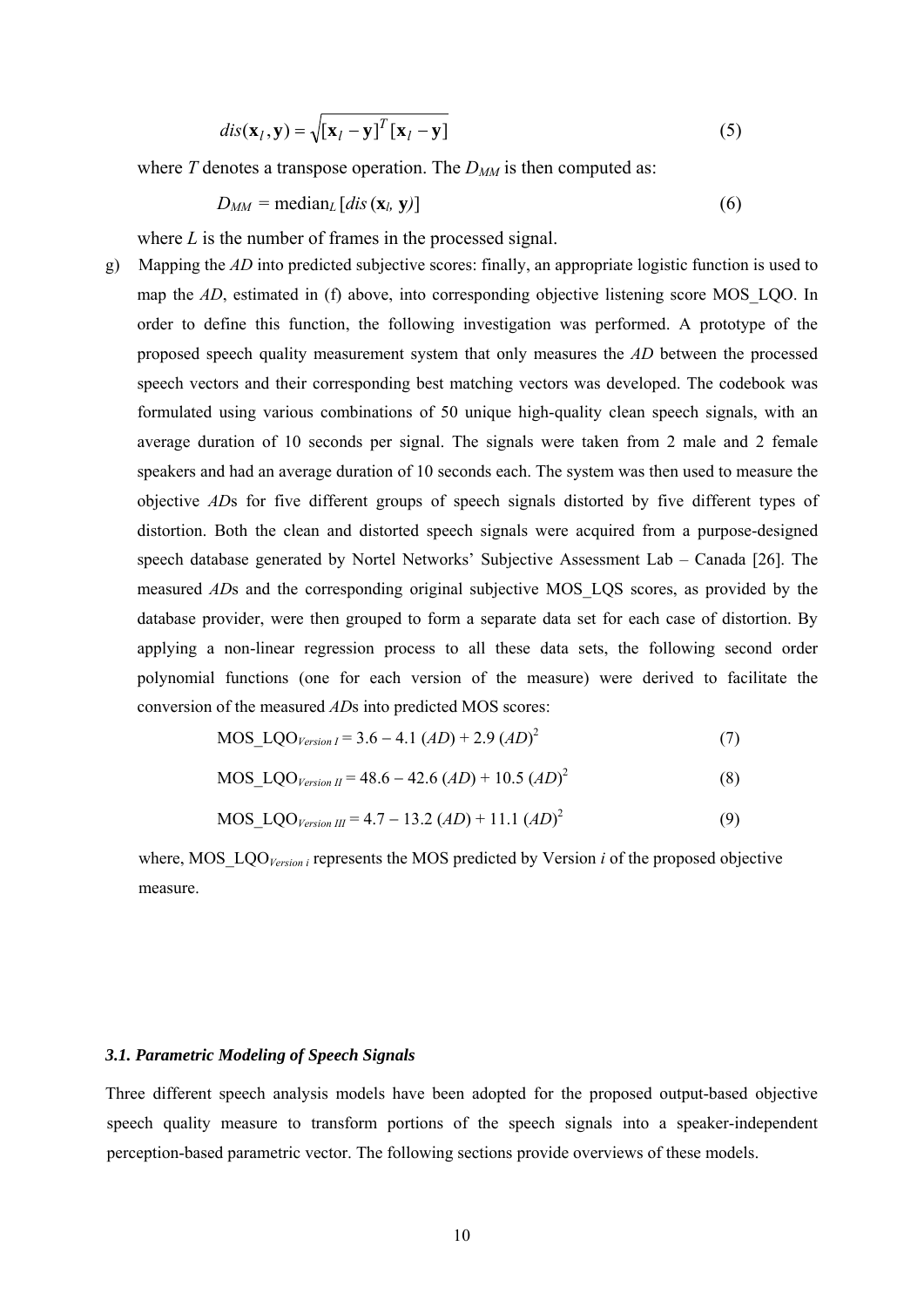#### *3.1.1. Perceptual linear predictive analysis*

The perceptual linear prediction (PLP) analysis model is a variation of original LPC analysis and was first introduced by Hermansky [24] in 1990. The main idea of this analysis is to take advantage of three principal concepts derived from the psychophysics of human hearing to derive an estimate of the auditory spectrum. These concepts are: (a) spectral resolution of the critical bands, (b) equal-loudness curve, and (c) intensity-loudness power law.

The audible spectrum is then approximated from an all-pole autoregressive model. The PLP analysis is nearer to the behaviour of the human ear than the traditional LPC technique. This last characteristic, renders this method more robust in speaker-independent conditions. The PLP analysis is computationally efficient and permits a compact representation of speech. The method considers the short-term power spectrum of the speech and convolves it with a simulated critical-band masking pattern. The critical-band spectrum is resampled at about one Bark scale intervals. At this point, a preemphasis operation is performed with a fixed equal-loudness curve and finally the resulting spectrum is compressed with a cubic-root nonlinearity, simulating the intensity-loudness power law. The resulting low-order all pole model is consistent with several phenomena observed in human speech perception. The block diagram of the model is illustrated in Fig.5.

#### *3.1.2. Bark spectrum analysis*

In a similar fashion to the PLP model, Bark Spectrum (BS) analysis [7] aims to emulate several known features of perceptual processing of speech sounds by the human ear, specifically:

- frequency scale warping, as modelled by the Bark transformation, and critical band integration in the cochlea;
- changing sensitivity of the ear as the frequency varies;
- difference between the loudness level and the subjective loudness scale.

The block diagram of the BS analysis model is shown in Fig. 6. It starts with a computation of the magnitude squared FFT spectrum of the speech signal to generate the power spectrum followed by critical-band filtering, and equal loudness preemphasis via perceptual weighting of spectral energy and subjective loudness. The spectrum available at this point is loudness equalised so that the relative speech intensities at different frequencies correspond to relative loudness in phones rather than relative acoustical levels. As a last step in the BS analysis, another perceptual nonlinearity is added via converting the phone scale to a perceptual scale of sones. This is because the increase in phones needed to double the subjective loudness is not a constant, but varies with the loudness level due to the nonlinearity between the phones and the subjective loudness. Hence, the phone scale may be converted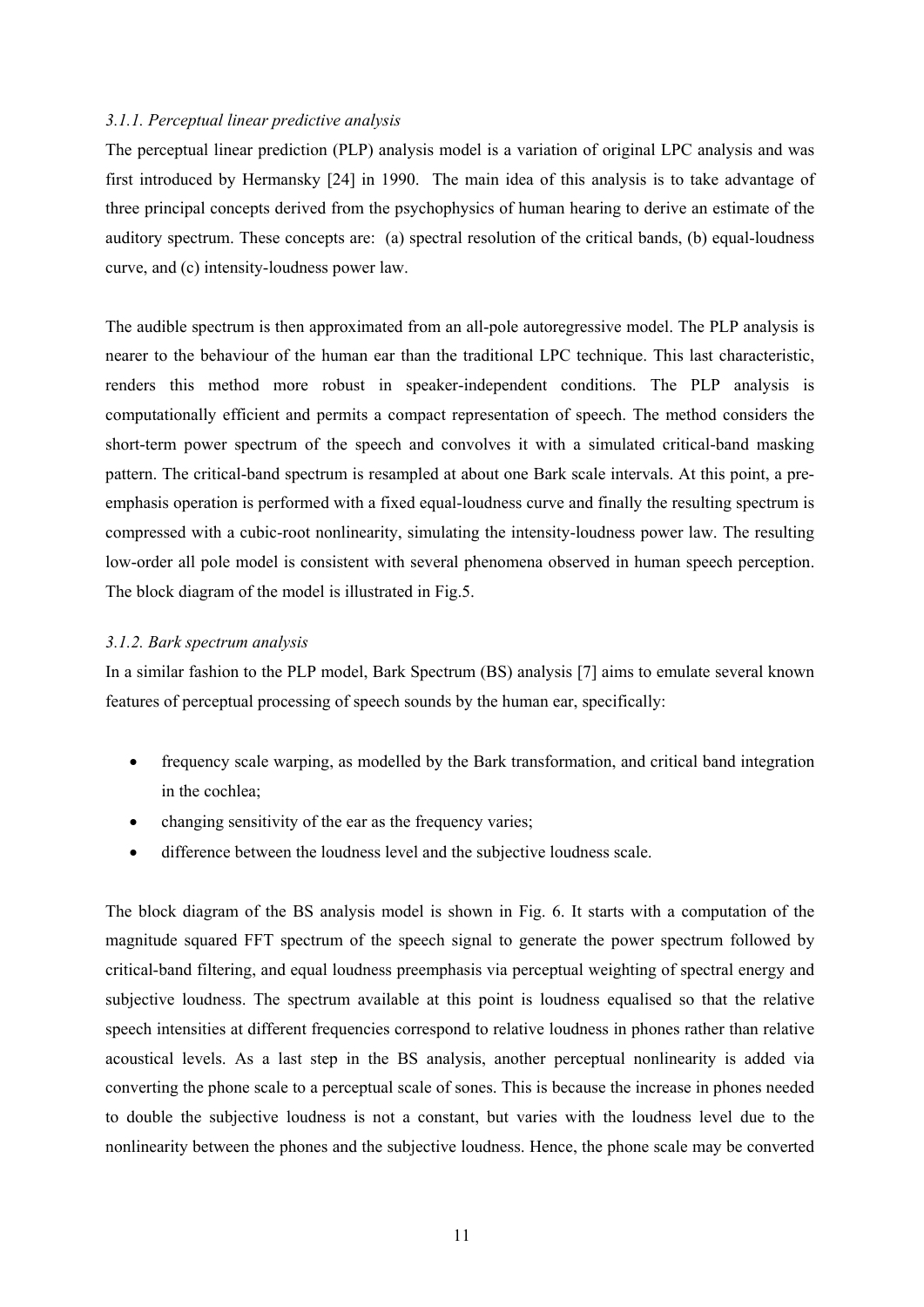to a truly perceptual scale of sones, where by definition a stimulus half as loud as a one-sone stimulus has a loudness of 0.5 sones, a stimulus ten times as loud has a loudness of 10 sones, etc. [27].

#### *3.1.3. Mel-frequency cepstrum analysis*

The mel-frequency cepstrum analysis model [25] is a perceptual-based speech analysis motivated by the observation that the human auditory system perceives information based on the energy in a band of frequencies rather than that at a single frequency, and by the fact that most signals can be described in terms of source-filter model. The model is widely accepted as a standard in the speech technology field for a number of challenging tasks, including speech recognition and speaker identification. The main feature of the mel-frequency cepstrum analysis model is to represent the frequency content of the signal with a small set of coefficients, referred to as the mel-frequency cepstrum coefficients or MFCCs. The MFCCs of a sampled speech signal  $x(n)$  are obtained as the inverse discrete Fourier transform (IDFT) of the output of a set of critical band filters whose input is the log magnitude of the discrete Fourier transform (DFT) of  $x(n)$ . The computational model of the MFCC is illustrated in Fig.7.

#### *3.2. Investigating Speaker Invariance Characteristics of the PLP, BS and MFCC*

As stated earlier, the PLP, BS, and MFCC models are based on human auditory models and, hence, used to transform portions of the speech signals into perceptually-based parametric vectors as required by the proposed output-based objective speech quality measure. It is also crucial for the proposed measure that the resulting parametric vectors provide closely similar auditory-like representation of utterances with different acoustic qualities but with an identical linguistic message. In speech processing this is referred to as speaker-independent representation of speech signals. It has been reported by Hermansky [24] that the linguistically relevant speaker-independent cues lie in the gross shape of the auditory spectrum while the finer details of the auditory spectrum carry more speakerdependent information. Since there is a strong connection between the linguistic message and its acoustic nature, speaker-independent representation of speech is not an easy task. Hence, a common approach to achieve such representation is by suppressing as much as possible of speaker-dependent information.

The abilities of the PLP, BS and MFCC in providing speech representation with highly suppressed speaker–dependent information have been successfully demonstrated by their wide use in automatic speech recognition systems (ASR) [7, 24, 25]. In addition, an in-house investigation was undertaken to quantify these abilities, compare them to those of conventional speech analysis models such as the linear prediction (LP) technique [19], and choose orders of these models that best suit the proposed speech quality measure.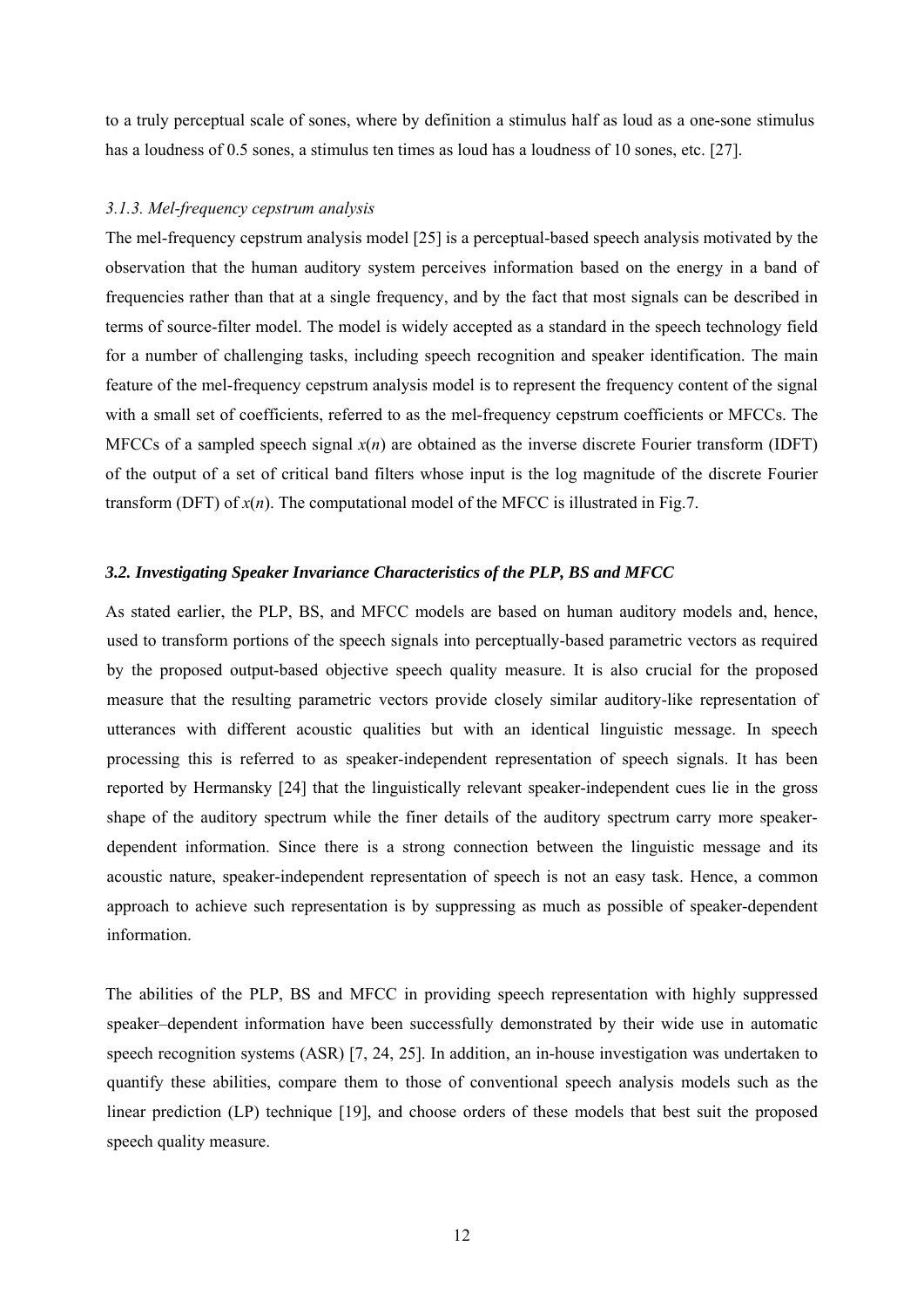The investigation involved the use of a single-frame phoneme identification set-up as follows. Speech from three male and three female adult speakers, reading five repetitions of the same utterances, was hand labeled at well-identifiable points of each phoneme. The speech was sampled at 8 kHz, and the labeled points were analysed by PLP, BS and MFCC models. Clusters of analysed vectors with identical phonemic values from each of the speakers were formed. The centroids of the clusters were defined as the averages of each cluster using a classical k-means technique. Consequently each speaker was characterised by 13 PLP, BS and MFCC phoneme-like vectors representing 13 English vowels. The identification was carried out with the phoneme-like vectors of one speaker as reference templates and the phoneme-like vectors of another speaker as test templates. All possible combinations of speakers were investigated, while varying the order of the speech analysis models used from 1 to 10, for the PLP, and by 10 to 20 for those of the BS and MFCC. The identification was considered correct when the phoneme-like vector with the identical phoneme value as the test vector was among the two closest vectors. It worth mentioning here that these identification experiments resemble standard template-matching speaker-independent automatic speech recognition (ASR) experiments, where an identification criterion based on matching the test vector to up-to the three closest vectors is very common [24]. The average percentage of correct choice for the PLP, BS and MFCC based models versus order of the model is shown in Fig.8 for three male speakers and in Fig. 9 for three female speakers. For comparison, the results of using conventional LP analyses are also shown in each figure with a dashed line.

The results of this investigation indicated the followings:

- The highest phoneme identification accuracy is achieved when using a  $17<sup>th</sup>$  order BS model, followed by the cases when using a  $5<sup>th</sup>$  order PLP model or a 13<sup>th</sup> order MFCC model, respectively.
- All three investigated models provide auditory like speaker-independent representation of speech which is in general superior to that obtained from the conventional LP particularly for the model orders identified above. However, they do not completely suppress speaker-dependent information.

Accordingly, it was decided to use these models to create three versions of the proposed speech quality measure, as indicated previously.

#### **4. Performance Evaluation of the POSQE**

#### *4.1. POSQE's Performance in Comparison to the PESQ*

The set-up for this performance evaluation is outlined in Fig.10. All three POSQE versions were investigated, such that Version I uses a PLP model, Version II uses a BS analysis and Version III uses MFCCs. As shown, the performance of the measure has been evaluated in terms of its accuracy in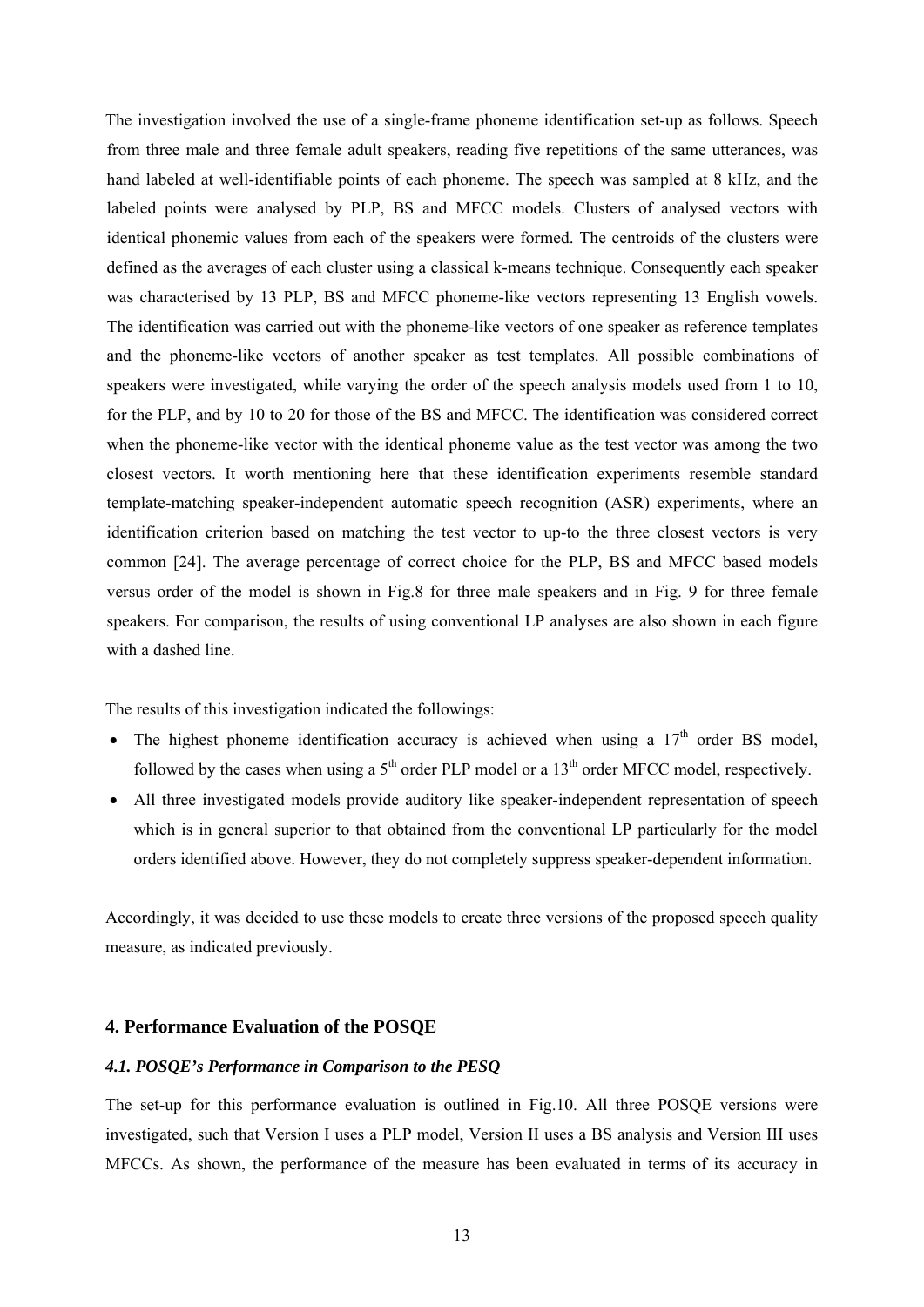predicting the MOS LQS obtained via formal subjective listening tests, and how this accuracy compares to those of other recognised objective speech quality measures. Two objective indicators have been used for this purpose. The first is the correlation between the MOS\_LQO obtained by each of the three versions of the measure and the MOS\_LQS. This has been achieved via the use of Pearson correlation. The second indicator is a comparison between the above computed correlation coefficients and the corresponding correlation coefficients obtained from the application of the PESQ, which is the ITU-T standard objective measure for end-to-end speech quality assessment for narrowband telephone networks and speech codes [12].

Each version of the POSQE was subjected to three different levels of testing difficulty with each comprising a number of test cases of various levels and types of speech distortion:

- Level 1: signals used for formulating the codebook (clean source signals), and the processed signals used for testing the system belong to the same speaker (male or female) and contain the same utterances. In effect, this level of difficulty corresponds to an intrusive (a full referencebased) model.
- Level 2: reference signals and the test signals belong to the same speaker, but contain different utterances.
- Level 3: reference signals and the test signals belong to different speaker, and contain different utterances.

For each of the above levels, a system codebook was formulated using 80-90 seconds of clean source speech representing utterances by two males (M1 and M2) and two females (F1 and F2) speakers. This achieved by appropriately selecting different combinations/numbers of signals to suit each testing level from a total of 50 clean signals, as mentioned earlier in Section  $3(g)$ . The test speech samples were 8-10 seconds long each. It should be noted that, for this part of the evaluation, the clean speech samples used for formulating the codebook and the test speech data set used to evaluate the system were obtained from the speech database provided by the Subjective Assessment Lab of Nortel Networks, Ottawa, Canada [26]. This database contains a large number of degraded speech signals covering a variety of distortion conditions that are designed to evaluate subjective speech quality codecs and channel impairments. The source (original clean) speech signals corresponding to the degraded ones are also provided and, hence, were used in our work to formulate the codebooks as indicated. The distortion conditions covered in Nortel's database are divided into the following classes: (i) MNRU (Modulated Noise Reference Unit) conditions [28]; (ii) waveform and CELP codecs with clean channel conditions; (iii) distortion conditions due to wireless codecs subjected to bit errors; (iv) distortion conditions due to wireless codecs subjected to frame erasures; (v) distortion conditions due to amplitude variations of the original speech and front-end clipping of speech; (vi) various tandem cases as encountered in GSM,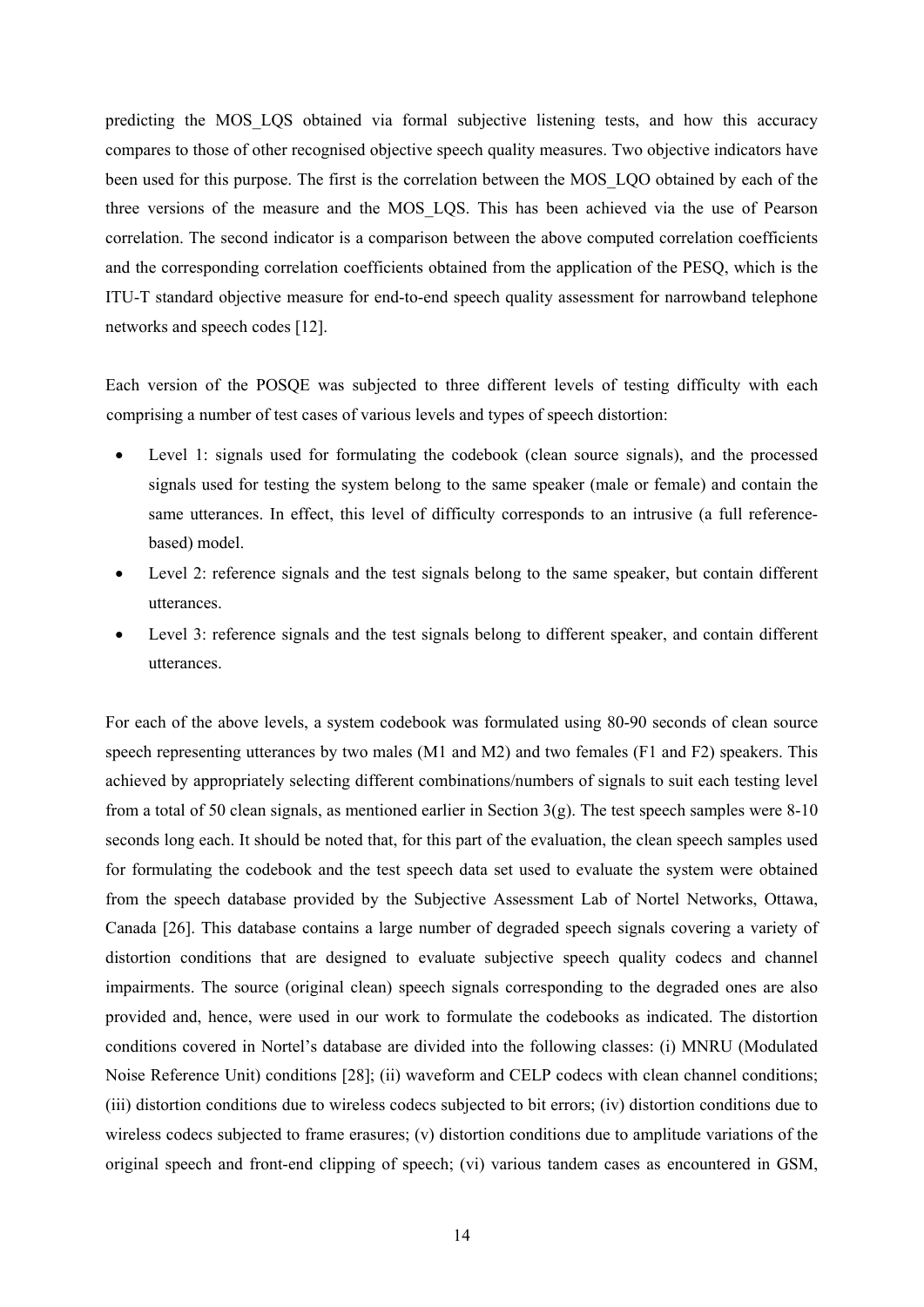TDMA and CDMA networks; and (vii) temporal shifting conditions due to variable jitter buffers in VoIP networks. The subjective quality score of each of the speech signal in the Nortel database is also provided using two different formal listening tests: a MOS test conducted according to ITU-T P.800 recommendation [1] using an ACR (Absolute Category rating) ratings; and a formal DMOS (Degradation Mean Opinion Score) test, also referred to as degradation category rating (DCR). For the purpose of evaluating the POSQE, we used the MOS ratings.

In this evaluation process, the performance of the POSQE was assessed using distortion conditions (i), (iii), (iv) and (v) from the Nortel's database. In particular, the following conditions were chosen:

- a) Speech distorted by modulated noise reference unit (MNRU). MNRU is the condition of Gaussian noise where the power level of noise is varied according to the power of the speech signal in order to maintain a constant signal-to-noise ratio over the entire speech utterance [28]. It is standardised in a narrow-band and wide-band versions, for analogue as well as digital realisation. The principle of the MNRU system is as follows [28]. All DC components are removed from the input speech signal. The signal is fed to two paths, the signal path and the noise path. In the signal path, the speech signal remains unchanged except for linear amplification or attenuation. In the noise path, the speech signal is multiplied by the Gaussian noise. The resulting signal-correlated noise is amplified or attenuated and the signal and noise are then added. The resulting degraded signal is finally band-filtered to a standard frequency range depending on whether a narrow-band or a wideband version is required. The amplification/attenuation involved in each path allows a fixed signalto-noise ratio, *Q*, of the signal degraded by speech-correlated noise to be specified. The introduced degradation is very similar in nature to the quantization distortion caused by logarithmic PCM coding, however of freely adjustable amount. MNRU is recommended by the ITU-T for use as a reference when evaluating subjective performance of digital speech transmission systems [28]. Hence, in our case, we included MNRU test conditions to serve as an anchor and allow a meaningful comparison of subjective data and other subjective studies.
- b) Speech compression related distortion conditions resulting from the use of wireless codecs subjected to bit error rates of 1%, 2% or 3%.
- c) Distortion conditions due to frame erasures at the rate of 1%, 2% or 3%, simulating irretrievably corrupted data in wireless networks or lost packets in VoIP network.
- d) Amplitude variation related distortion conditions: speech levels were varied in the original material, which was then processed through an automatic gain control (AGC). Also included here are some conditions related to front-end clipping of speech signals. These conditions were chosen to demonstrate the versatility of the POSQE in comparison to the PESQ.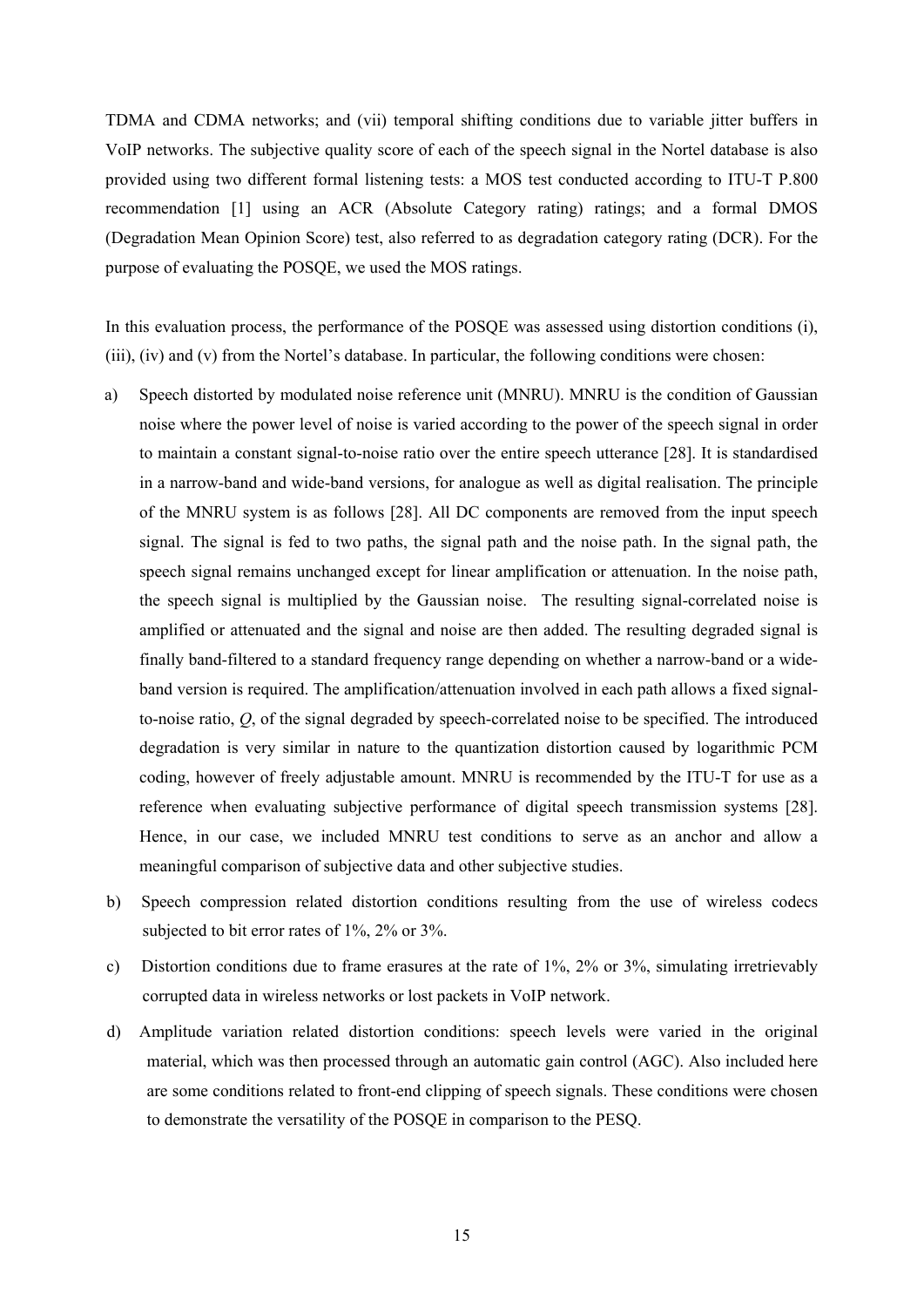#### *4.1.1. POSQE's performance for MNRU distortion conditions*

Table 1 shows sample results for a number of test cases which involve using speech distorted by various levels of MNRU, corresponding to *Q* values ranging from 5 dB to 35 dB, to evaluate both the POSQE and the PESQ. Here, the first four cases (i.e. cases 1, 2, 3 and 4) represent testing the system under difficulty level 1. In effect, these test cases correspond to a standard input-to-output (full reference based) objective measurement approach. The last two cases of the table (i.e. cases 5 and 6) provide results corresponding to testing difficulty level 2. Figures 11 and 12 show the scatter plots for the three versions of the POSQE when tested under difficulty level 3 using speech samples distorted by 14 different cases of MNRU test conditions covering  $5$  dB – 35 dB distortion levels. In specific, for Fig.11, the clean speech was taken from F1 and F2 and the test speech from M1 and M2. In Fig.12, on the other hand, the clean speech was taken from M2, F1 and the test speech from M1 and F2. Each point in these scatter plots indicates the results of the objective quality score estimated by the POSQE (referred here as MOS\_LQO) versus the associated subjective MOS (referred to as MOS\_LQS) for each test condition. To indicate clearly the degree of correlation between the two sets of MOS scores, the plots also show corresponding trends as obtained using linear regression.

Inspection of the results for testing difficulty level, presented in Table 1, indicates the followings:

- All three versions of the POSQE produce quality scores that correlate significantly well with the MOS LOS (subjective MOS scores), with an average correlation value of  $> 0.9$  in all test cases investigated. In practice, an acceptable input-to-output based speech quality measure should typically achieve a correlation with the MOS\_LQS in the range of 0.8-0.9, as the case with all measures that have been standardised and currently in use [7, 11, 19, 29]. In contrast, the correlation values achieved here by the proposed measure represent a very high level of performance.
- Version I (PLP based) and Version II (BS based) of the POSQE are insensitive to speaker gender, i.e. whether the speaker is male or female, generating a correlation value > 0.9 for both types of speakers.
- Version II of the POSQE measure, which is based on the BS analysis, provides the highest accuracy in its MOS LQO predictions compared to Version I and Version III. This is in-line with the findings of our investigation regarding speaker invariance characteristics of the PLP, BS and MFCC auditory like representation of the speech, presented in Section 3.2.

For testing difficulty level 2, as demonstrated by the results given in Table 1, all three versions of the POSQE achieved correlation with the MOS\_LQS well above the minimum accepted level of 0.8 [7]. Regarding testing difficulty level 3, and bearing in mind that the proposed speech quality measure has no access to original speech, the results shown in Figures 11  $\&$  12 indicate that all three versions of the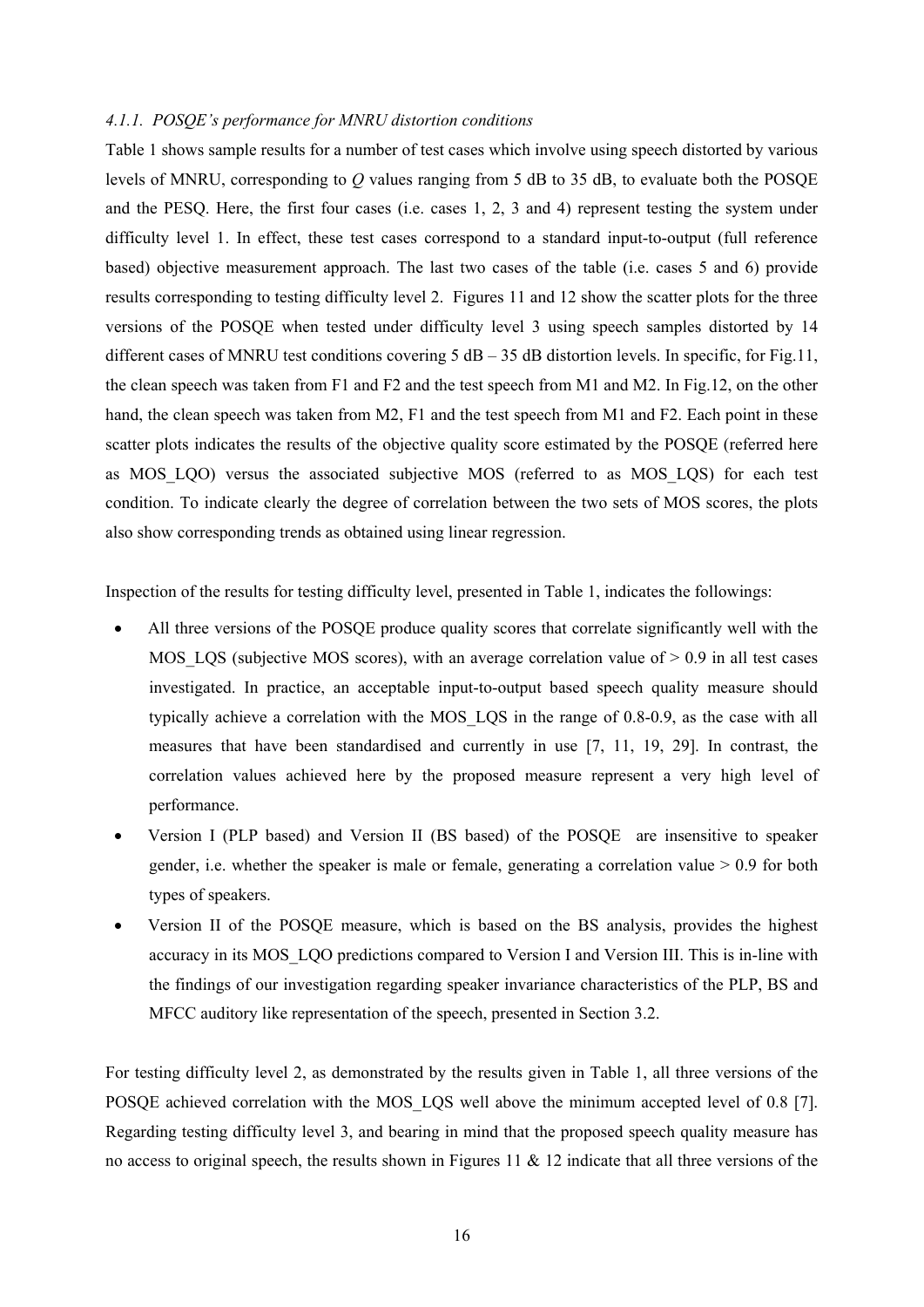system correlate well with the MOS\_LQS. In particular Version II which shows a correlation as high as 0.94. Version I shows lower correlations with the MOS\_LQS compared to Version II, providing an average correlation of 0.85. On the other hand, the average correlation with the MOS\_LQS obtained by Version III was 0.76 which is just below the minimum required level of performance.

#### *4.1.2. POSQE's performance for other distortion conditions*

Figure 13 shows correlation figures between the MOS\_LQO scores obtained by the POSQE and the associated MOS\_LQS scores for cases of test speech signals distorted by wireless codecs subjected to bit error rates of 1%, 2% or 3%, under: (a) testing difficulty level 2, and (b) testing difficulty level 3. For comparison, the figure also shows corresponding correlation results for the PESQ. Figure 14 provides similar performance evaluation results to those presented in Fig.13, but for the cases of speech signals distorted by frame erasures at a rate of 1%, 2% or 3%. Table 2 provides a comparison, in terms of the overall correlation with the MOS\_LQS, between the POSQE and the PESQ for all three levels of testing difficulty under distortion conditions caused by wireless codecs subjected to bit errors (Note that the three levels of testing difficulty do not apply to the PESQ as it is a reference-based type of measure). In a similar fashion, Tables 3 and 4 present a comparison between the accuracy of speech quality prediction of POSQE and that of the PESQ for cases of speech signals distorted by frame erasures (Table 3), and variation in speech levels followed by processing through an AGC (Table 4).

The above results indicate the followings:

- For testing difficulty level 1, the POSQE outperforms the ITU-T PESQ in all investigated cases.
- For testing difficulty level 2, Version II of the system outperforms the PESQ in all cases under speech level variation and AGC processing, 80% of cases investigated under codec bit errors distortion, and 50% of cases under frame erasures distortion. In fact, for the first set of distortion conditions, all three versions of the POSQE outperform the PESQ for all testing difficulties.
- The above findings are in agreement with the findings of a number of studies, such as those reported by Conway [30] whose experimental results showed that the PESQ is more suited to assessing the quality of speech processed by modern vocoders, as compared to the cases of distortion caused by impairments in the transmission channel. However, it is fair to mention here that the ITU-T have recognised the limitation of the PESQ and in 2005 issued Recommendation P.862.3 [31], which is a detailed PESQ application guide for objective quality measurement based on Recommendations P.862 [12], P.862.1 [32] and P.862.2 [33]. Accordingly, AGC distortions are excluded from the scope of PESQ applications.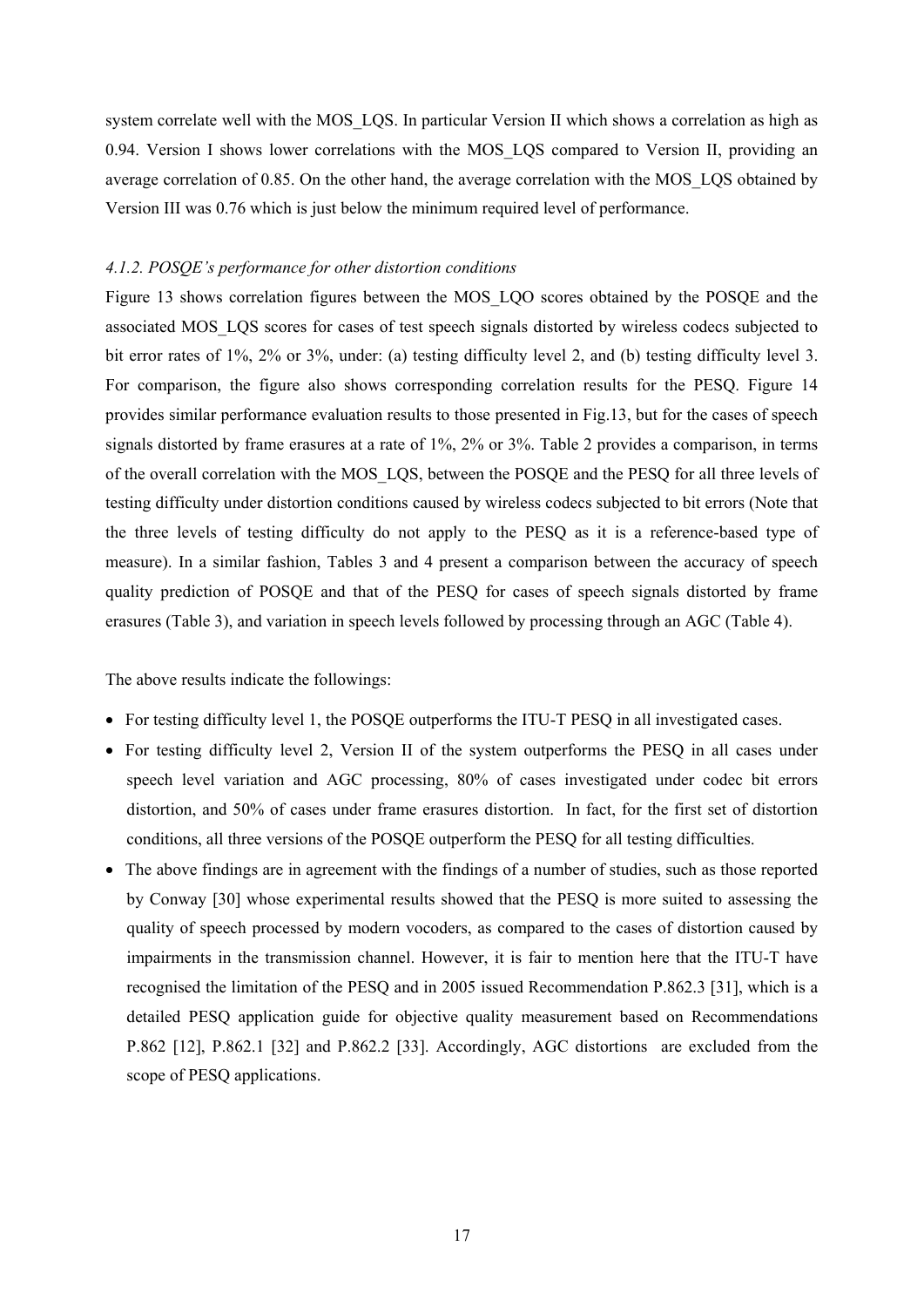#### *4.2. POSQE's Performance in Comparison to P.563*

In addition to the evaluation described in Section 4.1, the performance of Version II of the POSQE has also been compared to that of the ITU-T P.563, which is currently the only internationally standardised output-based, non-intrusive speech quality measure. The comparison between the two measures has been performed in terms of: (a) correlation of their quality scores with the MOS\_LQS, using a similar set-up to that illustrated in Fig.4, and (b) processing time. For this evaluation process, a second speech data set was compiled from Experiment 1 of the ITU-T coded-speech database described in ITU-T Recommendation Supplement 23 to the P-Series [34] to provide both the source (clean) and degraded (test) speech signals. This database comprises a large collection of coded and source speech material used in the ITU-T 8 kbit/s codec (Recommendation G.729) characterization tests, and has been recommended by the ITU-T for the development of new and revised ITU Recommendation relating to objective voice quality measures. The database consists of three different experiments. For the purpose of this POSQE evaluation set up, speech data set contained in Experiment 1 was chosen. Experiment 1 was designed to assess the performance of the G.729 vocoder, when used on its own or in tandem with one or two other wireline or wireless standard codecs, such as Full-Rate GSM, North American IS-54, Half-Rate Japanese Digital Cellular, G.726 at 32 kbit/s and G.728, under clean channel condition. The experiment also includes single-encoded speech using above standard codecs.

The test set-up was as follows. A total of 176 clean speech signals consisting of 44 sentences uttered by four different speakers, comprising two males M1 and M2 and two females F1 and F2, were selected from the above database. The signals were 8 seconds long each. Four test cases were investigated. For each case, the codebook of the POSQE was formulated using 132 speech signals from three out of the four speakers above, and tested with degraded signals uttered by the remaining speaker. The quality of the degraded signals was then assessed by both the POSQE and the P.563 and the resulting MOS\_LQO scores were correlated with associated MOS\_LQS scores. The results of the above test cases show that the POSQE provides an average correlation value of 0.79 compared to 0.775 for P.563, as illustrated in Table 5.

Processing time is also an important factor of merit in assessing the performance of the proposed POSQE in comparison to the P.563. To do that, both the POSQE and the P.563 were tested with 44 speech signals taken from Experiment 1 of the above-mentioned ITU-T database and the computation time taken by each measure for each signal was measured. The computation time for the proposed POSQE encompassed the time for all the processes of the Test Part of the method. The measure was implemented using Matlab version 6.5. We used the ANSI-C reference implementation of P.563. All tests were performed on a PC with a 2.4 GHz Pentium 4 processor and 768 MB of RAM. Tested with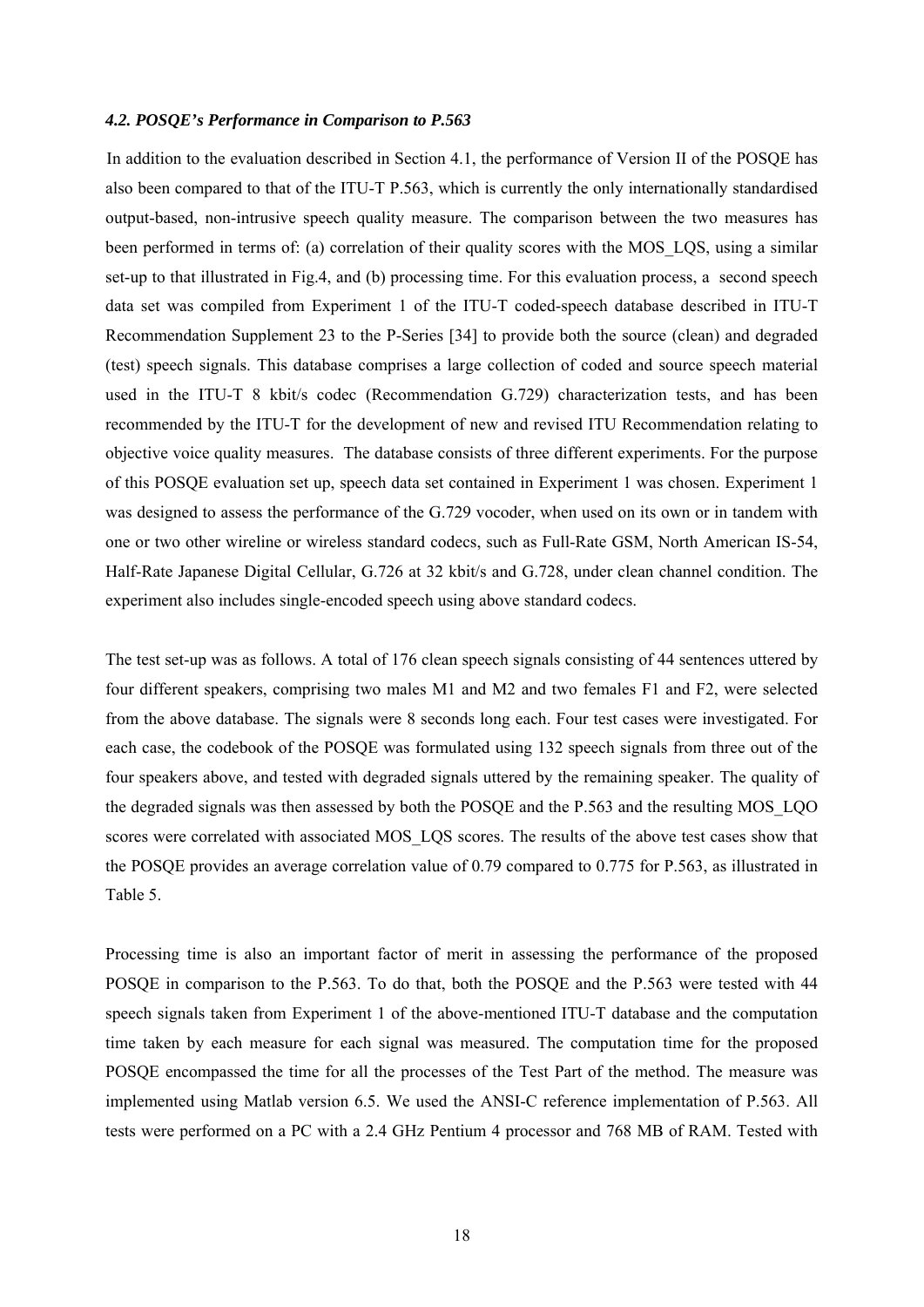44 speech files/signals, the POSQE yielded an average processing time of 1.7 seconds compared to 3.77 seconds for the P.563. Table 6 shows specific instances of this test.

#### **5. Conclusions**

A new perception-based objective method for non-intrusive assessment of speech quality has been described and its performance evaluated. The method uses a source-based approach to predict the quality of processed (or output) speech that has been processed by a communication system by observing a portion (voiced parts only) of the speech in question with no access to the original (or input) speech. Since the original speech signal is not available, an alternative reference is needed in order to objectively measure the level of distortion of the distorted speech. This was achieved by using an internal reference codebook formulated from a number of clean speech records covering a wide range of human speech variations.

The proposed POSQE method was examined using a wide range of distortion including speech compression, wireless channel impairments, VoIP channel impairments, and modifications to the signal from features such as AGC. Reported experimental results show that POSQE Version II which is based on use of Bark spectrum analysis (BS), is more accurate in predicting the MOS scores than Version I and Version III, and outperforms the ITU-T PESQ in a large number of test cases particularly those related to distortion caused by channel impairments and signal level modifications. The POSQE provides similar performance to that of the ITU-T P.563 in terms of its accuracy in predicting the MOS<sub>LOS</sub> scores for the investigated test cases. It, however, offers superior performance in terms of its computational efficiency compared to the P.563, yielding a processing time of less than half of that of the P.563. We believe that the developed prototype of the proposed objective speech quality assessment method is sufficiently accurate and robust against speaker, utterance and distortion type variations, bearing in mind that it only uses the processed signal to perform its assessment in contrast to the PESQ which requires access to both the original clean signal and the corresponding processed one. It should be noted here that the prototypes of the POSQE used in the evaluation process reported in this work used a relatively small-sized codebooks with limited speech coverage. This was motivated by the aim of producing a computationally efficient measure suitable for real-time assessment of speech quality in live networks. As expected in a system of this nature, the accuracy of the system depends on the coverage of the codebook with regards to speaker variation and number of clean speech signals. In turn, the coverage of the codebook determines the size of the codebook and, hence, the processing time and the memory requirements of the system. An application tailored trade-off between accuracy and processing time is thus necessary. Work is currently underway to further optimise the method in terms of accuracy and computational time, and extend the evaluation process in order to define clearly the scope and recommended applications of proposed measure.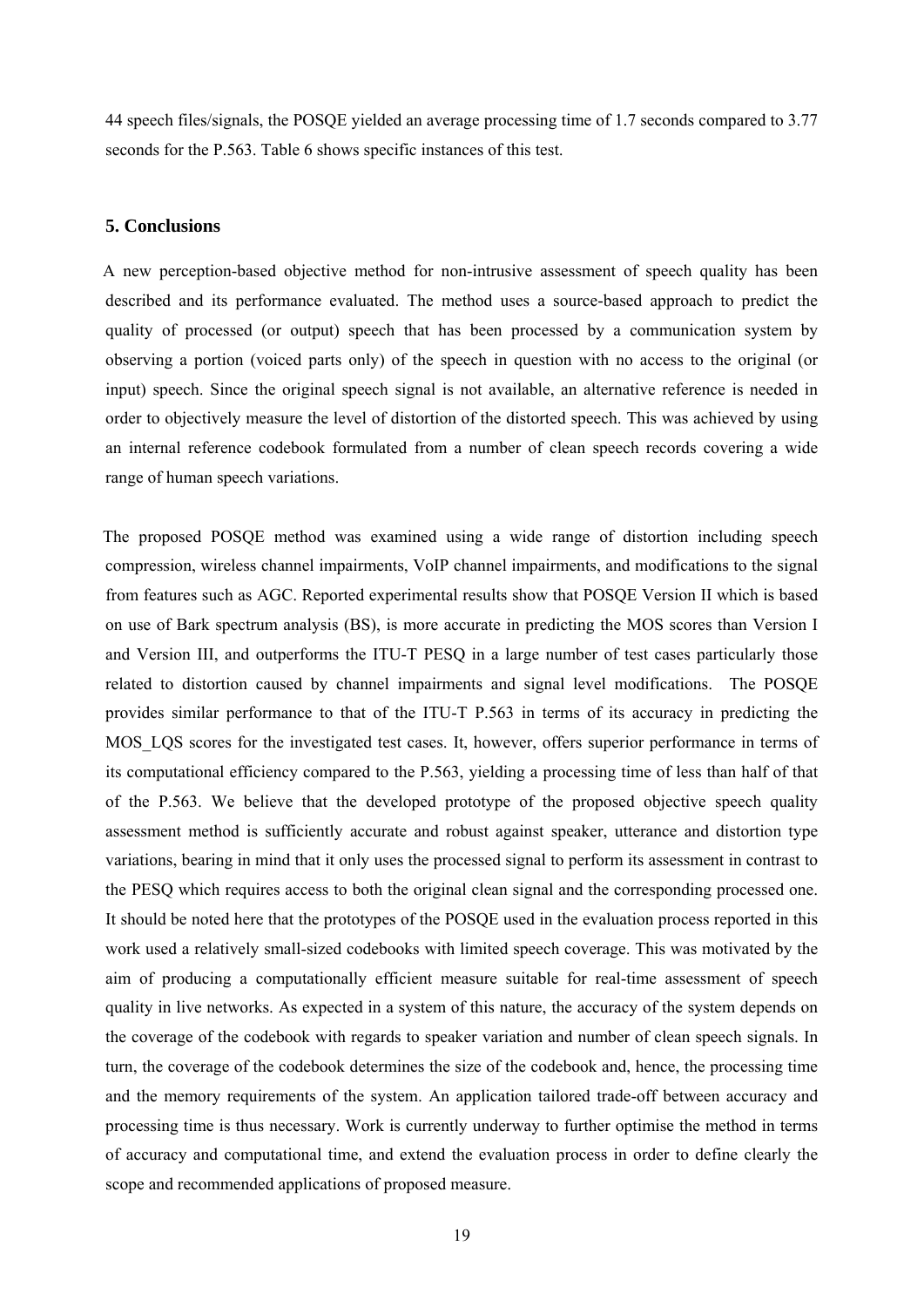#### **Acknowledgement**

The authors would like to thank Dr. Leigh Thorpe from Nortel Networks, Ottawa, Canada for providing the speech database used in this work, and to Plassey Campus Centre, University of Limerick for partly funding this project.

### **References**

[1] ITU-T Recommendation P.800: Methods for Subjective Determination of Transmission Quality. International Telecommunication Union, Geneva, Switzerland (1996).

[2] ITU-T Recommendation P.800.1: Mean Opinion Score (MOS) Terminology. International Telecommunication Union, Geneva, Switzerland (2006).

[3] Rix, A.W.: Perceptual speech quality assessment – a review*.* In: Proc. of IEEE Intl. Conf. Acoustics, Speech, and Signal Process., ICASSP, Montreal, Canada, May 2004, vol. II, pp. 1056– 1059.

[4] Rix, A.W., Beerends, J. G., Kim, D-S., Kroom, P., Ghitza, O.: Objective assessment of speech and audio quality-technology and applications. IEEE Trans. on Audio, Speech & Lang. Process. **14**(6), 1890-1901 (2006).

[5] Schroeder, M.R., Atal B.S., Hall, J.L.: Optimizing digital speech coders by exploiting masking properties of human ear. J. Acoust. Soc. Am. **66**(6) 1647-1652 (1979).

[6] Karjalainen, M.: A new auditory model for the evaluation of sound quality of audio systems. In Proc. of IEEE Intl. Conf. Acoustics, Speech, and Signal Process., ICASSP, Tampa, Florida, March 1985, pp. 608-611.

[7] Wang, S., Sekey, A., Gersho, A.: An objective measure for predicting subjective quality of speech coders. IEEE J. on Selected Areas in Comm.**10**(5) 819-829 (1992).

[8] Beerends, J.G., Stemerdink, J.A.: A perceptual audio quality measure based on a psychoacoustic sound representation. J. Audio Eng. Soc. **40**(12) 963-974 (1992).

[9] Beerends, J.G., Stemerdink, J.A.: A perceptual speech quality measure based on a psychoacoustic sound representation. J. Audio Eng. Soc. **42**(3) 115-123 (1994).

[10] ITU-T Recommendation P.861: Objective Quality Measurement of Telephone-Band (300-3400 Hz) Speech Codecs. International Telecommunication Union, Geneva, Switzerland (1996).

[11] Rix, A. W., Hollier, M.P.: The perceptual analysis measurement system for robust end-to-end speech quality assessment. In: Proc. of IEEE Intl. Conf. Acoustics, Speech, and Signal Process., ICASSP, Istanbul, Turkey, June 2000, vol. III, pp. 1515-1518.

[12] ITU-T Recommendation. P.862: Perceptual Evaluation of Speech Quality (PESQ), An Objective Method for End-to-End Speech Quality Assessment of Narrowband Telephone Networks and Speech Codecs. International Telecommunication Union, Geneva, Switzerland (2001).

[13] Gray, P., Hollier, M.P., Massara, R.E.: Non-intrusive speech-quality assessment using vocal tract models. IEE Proc. – Vision, Image and Sig. Process. **147**(6) 493-501 (2000).

[14] Kim, D.-S., Tarraf, A.: Perceptual model for non-intrusive speech quality assessment. In: Proc. of IEEE Intl. Conf. Acoustics, Speech, and Signal Process., ICASSP, Montreal, Canada, May 2004, pp. III-1060-1063.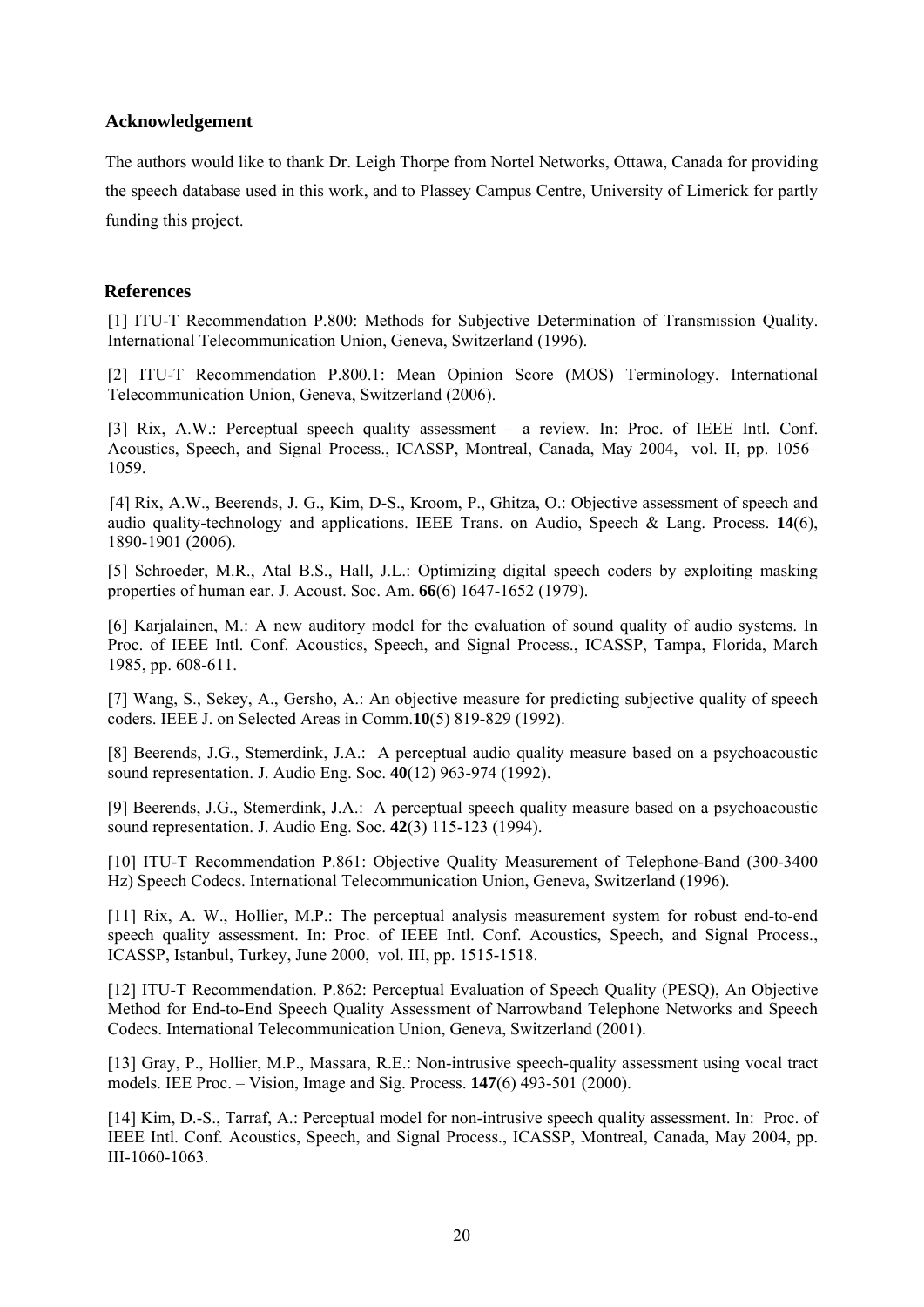[15] Chen, G., Parsa, V.: Bayesian model based non-intrusive speech quality evaluation. In Proc. of IEEE Intl. Conf. Acoustics, Speech, and Signal Process., ICASSP, PA, USA, March 2005, vol. I, pp. 385-388.

[16] Kim, D.-S., Tarraf, A.: Enhanced perceptual model for non-intrusive speech quality assessment. In: Proc. of IEEE Intl. Conf. Acoustics, Speech, and Signal Process., ICASSP, Toulouse, France, May 2006, vol. I, pp. 829-832.

[17] ITU-T Recommendation P.563: Single Ended Method for Objective Speech Quality Assessment in Narrow-band Telephony Applications. International Telecommunication Union, Geneva, Switzerland (2004).

[18] Malfait, L., Berger, J., Kastner, M.: P.563 -The ITU-T standard for single-ended speech quality assessment. IEEE Trans. on Audio, Speech & Lang. Process. **14**(6), 1924-1934 (2006).

[19] Quatieri, T.E.: Discrete-Time Speech Signal Processing: Principles and Practice. Prentice Hall PTR, NJ, USA (2002).

[20] Vesanto, J., Alhonieni, E.: Clustering of the Self-Organizing Map. IEEE Trans. on Neural Networks, **11**(3) 586-600 (2000).

[21] A. Gresho, A., Gray, R.M.: Vector Quantization and Signal Compression. Kluwer, Boston, MA, USA (1992).

[22] Rafila, K.S., Dawoud, D.S.: Voiced/unvoiced/ mixed excitation classification of speech using the autocorrelation of the output of an ADPCM system. In: Proc. of IEEE Int. Conf. on Systems Eng., OH, USA, August 1989, pp. 537-540.

[23] G. Kubin, G., Ataland, B.S., Kleijin, W.B.: Performance of noise excitation for unvoiced speech. In: Proc. of the IEEE Workshop on Speech Coding for Telecom., Ste. Adele, P.Q., Canada, Oct. 1993, pp. 35–36.

[24] Hermansky, H.: Perceptual linear prediction (PLP) analysis of speech. J. Acoust. Soc. Am. **87**(4) 1738-1753 (1990).

[25] Gopalan, K., Anderson, T.R., Cupples, E.J.: A comparison of speaker identification results using features based on cepstrum and Fourier-Bessel expansion. IEEE Trans. Speech and Audio Process. **7**(3) 289-294 (1999).

[26] Thorpe, L., Yang, W.: Performance of current perceptual objective speech quality measures. In: Proc. of the IEEE Workshop on Speech Coding, Porvoo, Finland, June 1999, pp. 144 –146.

[27] Hall, J. L.: Auditory psychophysics for coding applications. In: Madisetti, V. K., Williams, D. B. (eds.) The Digital Signal Processing Handbook, Chapter 39, Section IX, pp. 39(1)-39(22). CRC-IEEE Press, FL. (1997).

[28] ITU-T Recommendation P.810: Modulated Noise Reference Unit – MNRU. International Telecommunication Union, Geneva, Switzerland (1996).

[29] Voran, S.: Objective estimation of perceived speech quality-part I: development of the measuring normalizing block technique. IEEE Trans. on Speech and Audio Process. **7**(4) 371-382 (1999).

[30] Conway, A.E.: Output-based method of applying PESQ to measure the perceptual quality of framed speech signals. In: Proc. of IEEE Wireless Comm. & Network. Conf., WCNC, Atlanta, USA, March 2004, pp. 2521-2526.

[31] ITU-T Recommendation P.862.3: Application Guide for Objective Quality Measurement Based on Recommendations P.862, P.862.1 and P. 862.2. International Telecommunication Union, Geneva, Switzerland (2005).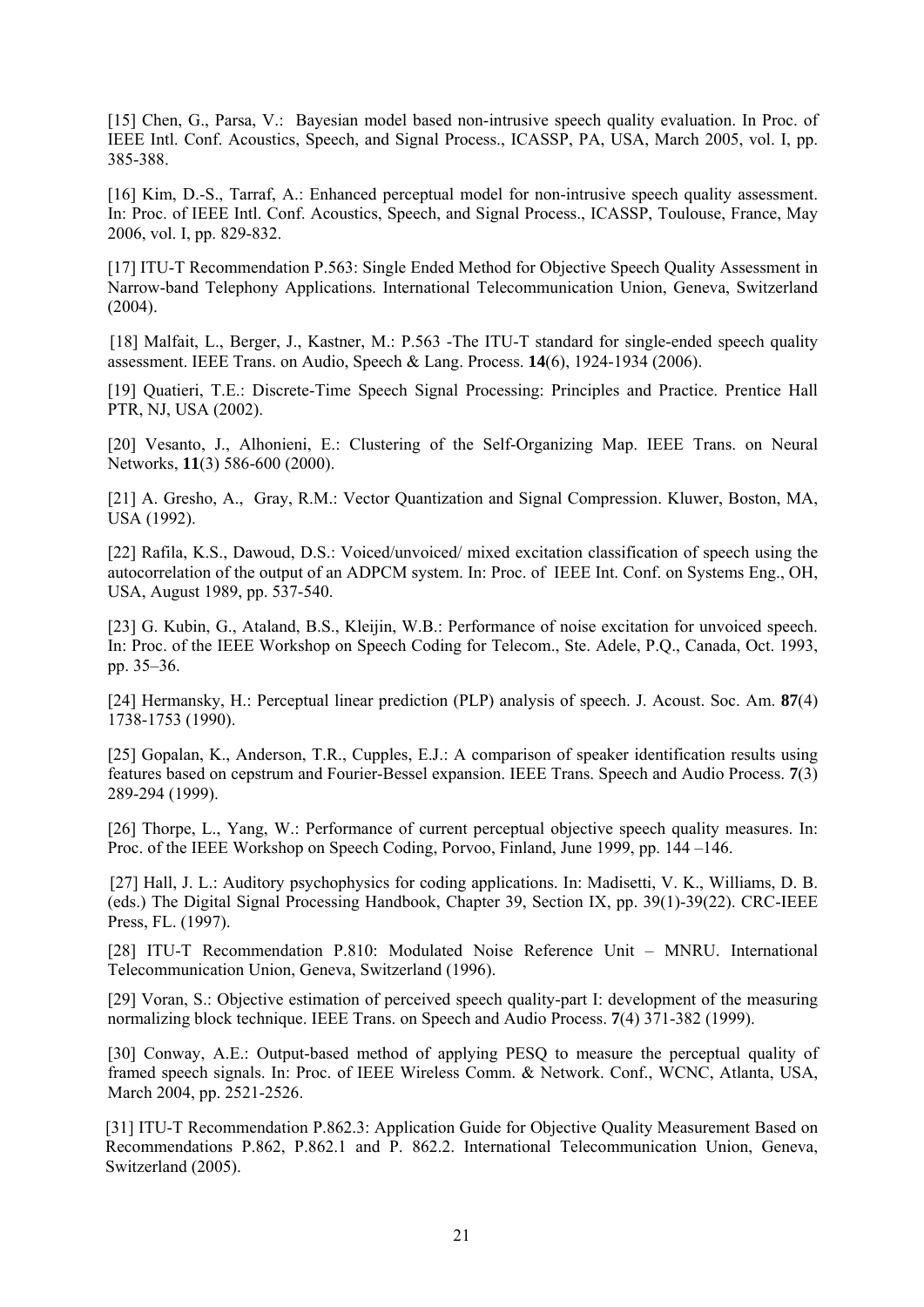[32] ITU-T. Recommendation P.862.1: Mapping Function for Transforming P.862 Raw Result Scores to MOS-LQO. International Telecommunication Union, Geneva, Switzerland (2003).

[33] ITU-T Recommendation P.862.2: Wideband Extension to Recommendation P.862 for the Assessment of Wideband Telephone Networks and Speech Codecs. International Telecommunication Union, Geneva, Switzerland (2005).

[34] ITU-T Recommendation Supplement 23 P-Series: ITU-T Coded-Speech Database. International Telecommunication Union, Geneva, Switzerland (1998).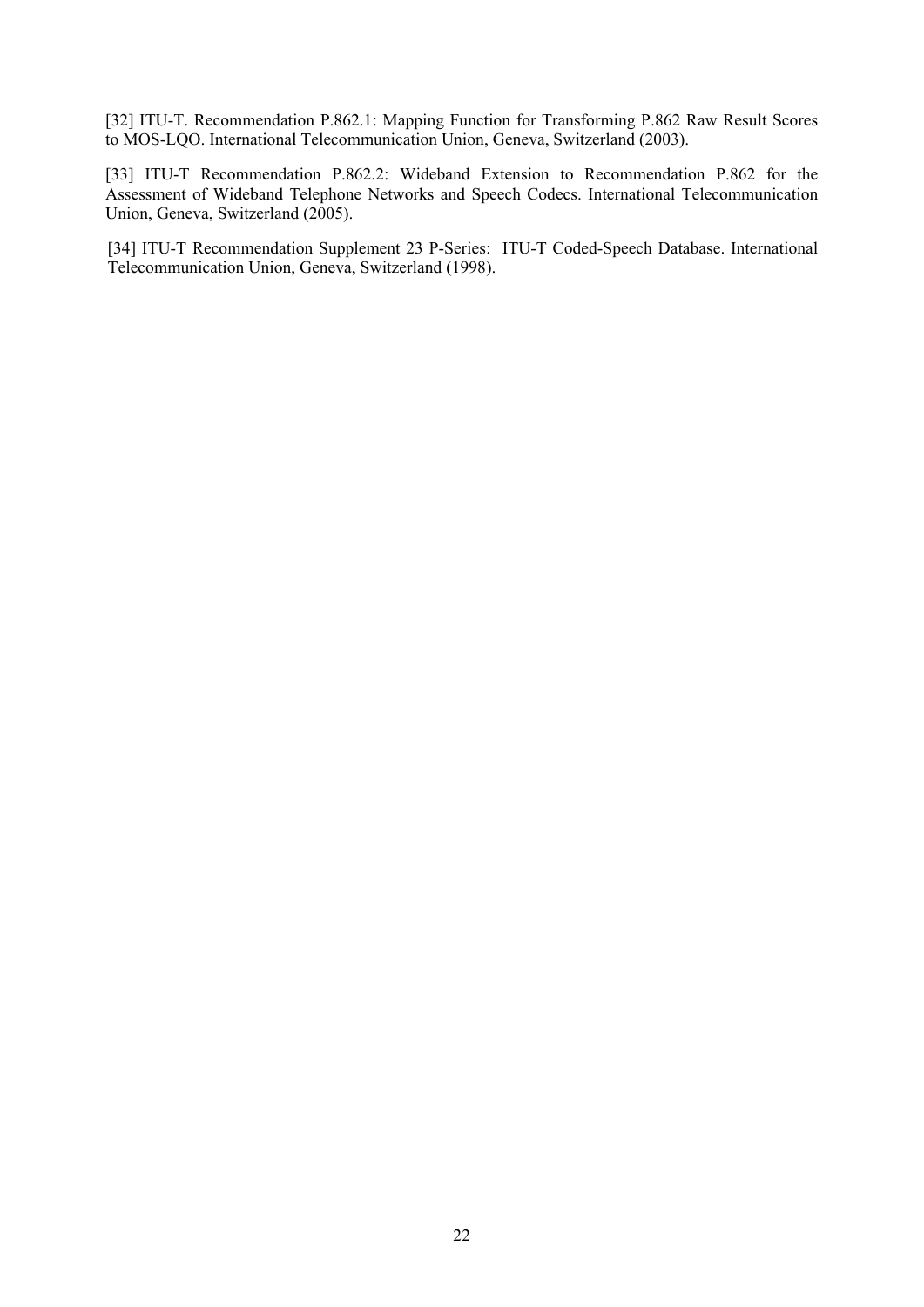### **Figures' Captions**

**Fig.1.** Input-to-output and output-based speech quality assessment models.

**Fig. 2.** Updating of the BMU and its neighbours on the SOM towards the input sample **x**. The solid and dashed lines correspond to the situation before and after updating respectively.

**Fig. 3.** Block diagram of the proposed output-based speech quality measure.

**Fig. 4.** Construction of the reference codebook.

**Fig. 5***.* The PLP speech analysis model

**Fig. 6.** Block diagram of the Bark Spectrum analysis model

**Fig. 7.** Computation of the MFCC

**Fig. 8.** Average accuracy of correct identification (expressed as percentage) of an unknown vowel by the PLP, BS, MFCC and LP models for the case of three male speakers*.* 

**Fig. 9.** Average accuracy of correct identification (expressed as percentage) of an unknown vowel by the PLP, BS, MFCC and LP models for the case of three female speakers*.* 

**Fig. 10.** Set-up of the performance evaluation process of the proposed measure.

Fig. 11. Correlation between MOS\_LQO scores of the POSQE and the MOS\_LQS scores, for Level 3 of testing difficulty with test signals taken from M1 and M2, and clean signals from F1 and F2.

**Fig. 12:** Correlation between MOS\_LQO scores of the POSQE and the MOS\_LQS scores, for Level 3 of testing difficulty with test signals taken from M1 and F2, and clean source signals from M2, F1.

**Fig. 13:** Correlations between the MOS\_LQS and MOS\_LQO obtained by the POSQE and by the PESQ for test conditions generated by wireless codecs subjected to bit errors.

**Fig. 14:** Correlations between the MOS\_LQS and MOS\_LQO obtained by the POSQE and by the PESQ for test conditions generated by frame erasures.

### **Tables' Captions**

**Table 1:** Correlation between subjective and objective scores obtained by the POSQE and by the PESQ for MNRU test cases.

**Table 2:** Overall correlation between MOS\_LQS and MOS\_LQO obtained by the POSQE and by the PESQ for test conditions generated by wireless codecs subjected to bit errors.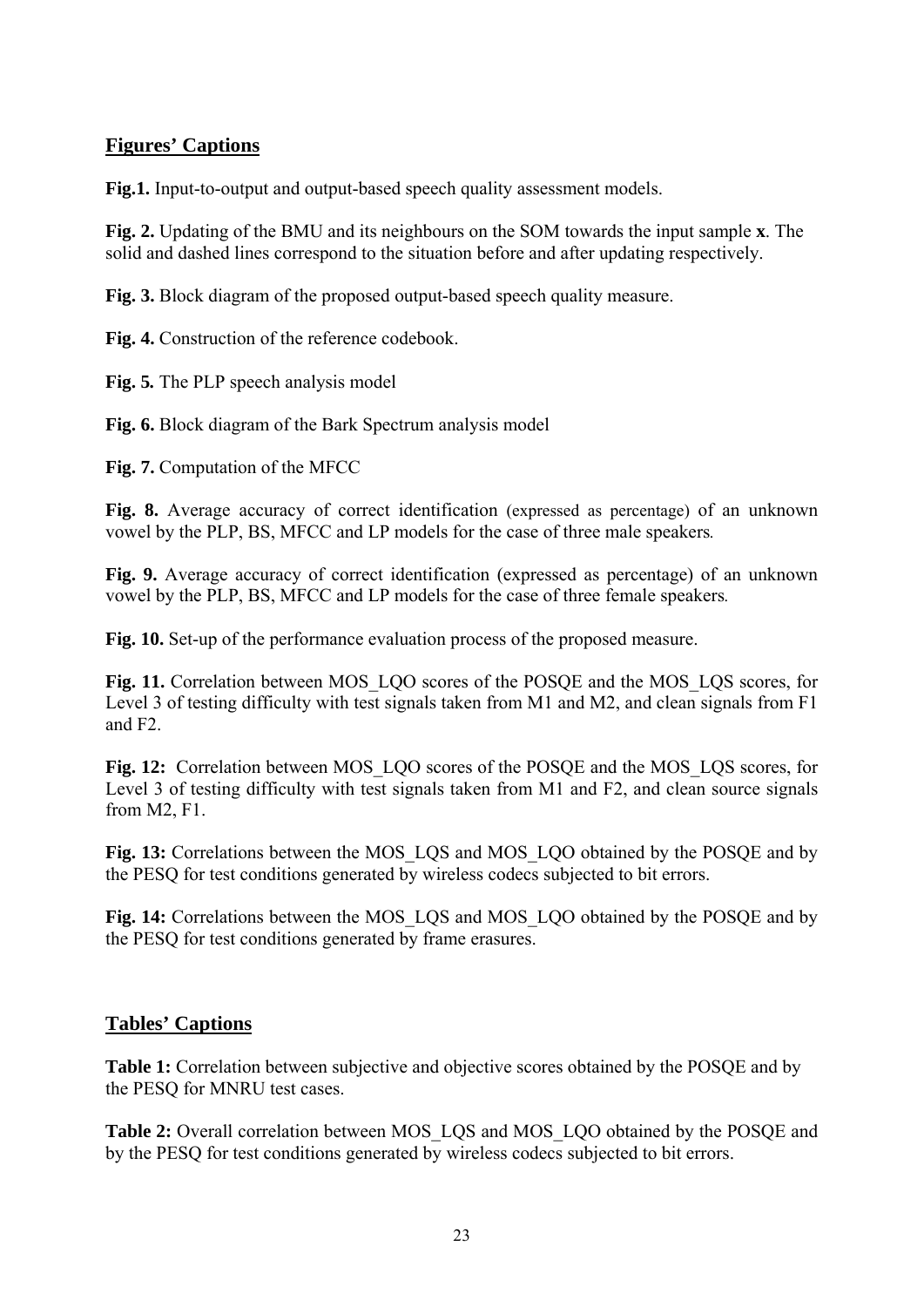**Table 3:** Overall correlation between MOS\_LQS and MOS\_LQO obtained by the POSQE and by the PESQ for test conditions generated by frame erasures.

**Table 4:** Overall correlation between MOS\_LQS and MOS\_LQO obtained by the POSQE and by the PESQ for test conditions generated by variations in speech levels and processing through an AGC.

Table 5: Overall correlation between MOS\_LQS and MOS\_LQO obtained by the POSQE and by the P.563.

**Table 6:** Processing times of the POSQE and P.563 algorithms.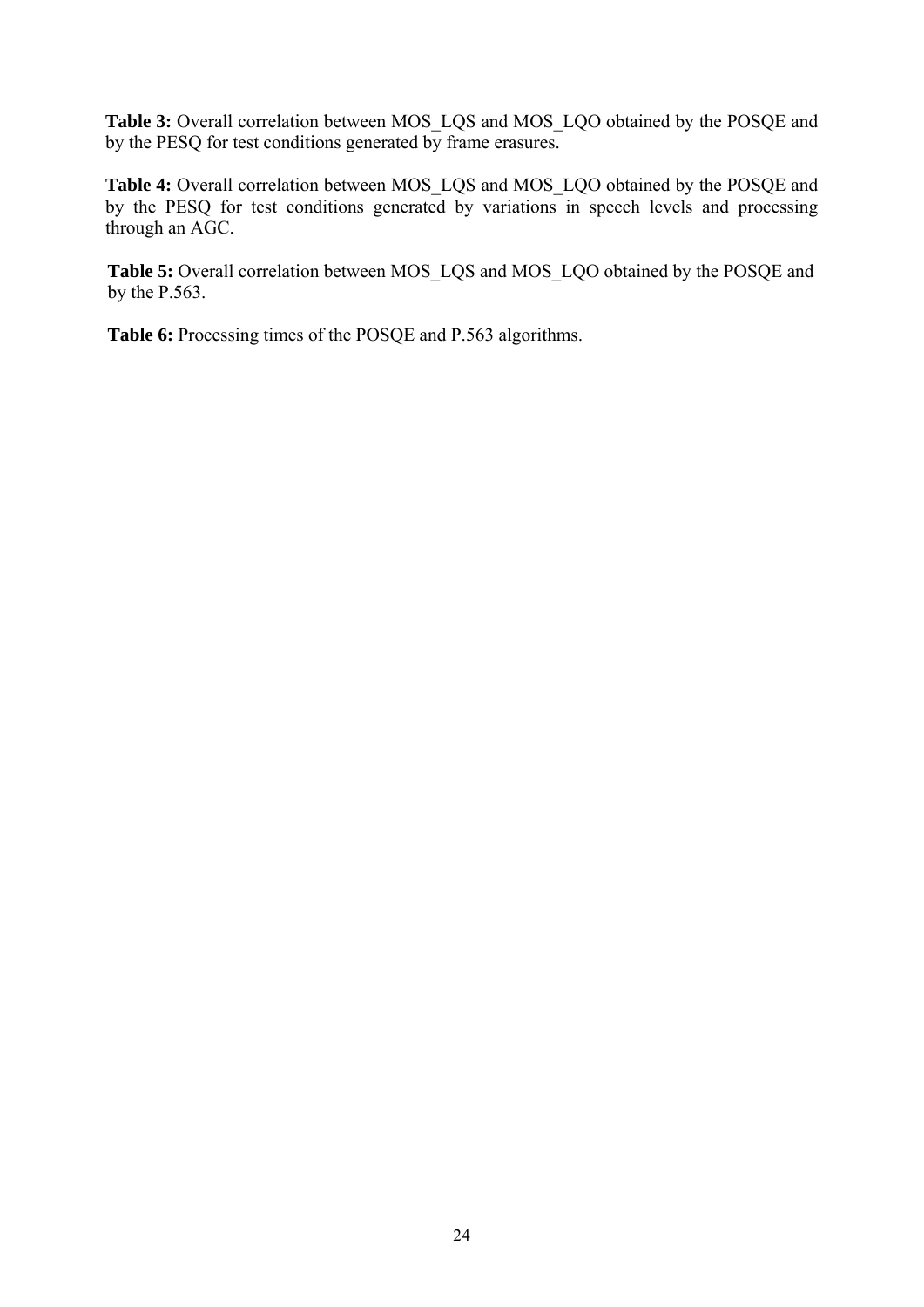# **Figures**



**Fig.1.** Input-to-output and output-based speech quality assessment models.



**Fig. 2.** Updating of the BMU and its neighbours on the SOM towards the input sample **x**. The solid and dashed lines correspond to the situation before and after updating respectively.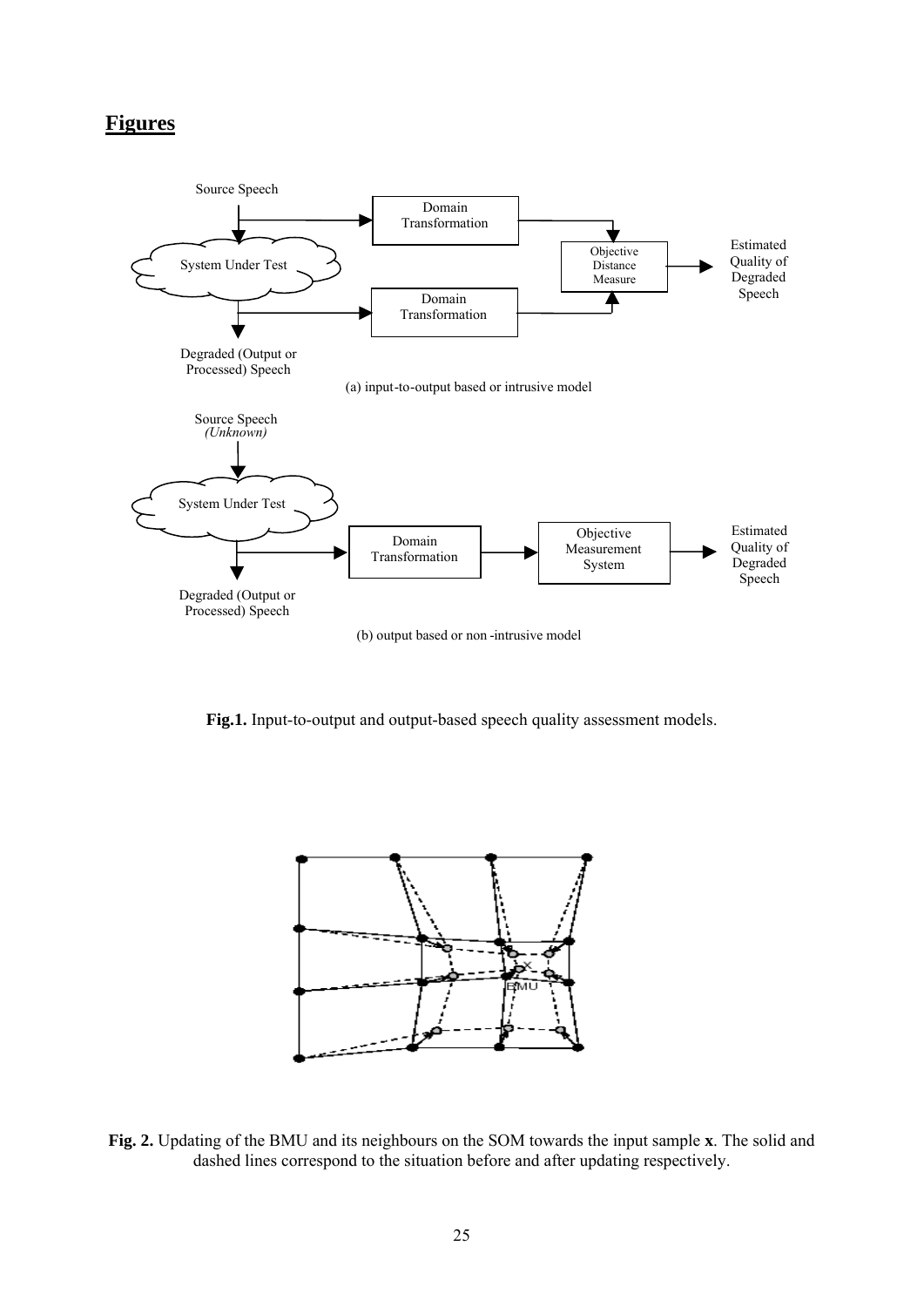

**Fig. 3.** Block diagram of the proposed output-based speech quality measure.



**Fig. 4.** Construction of the reference codebook.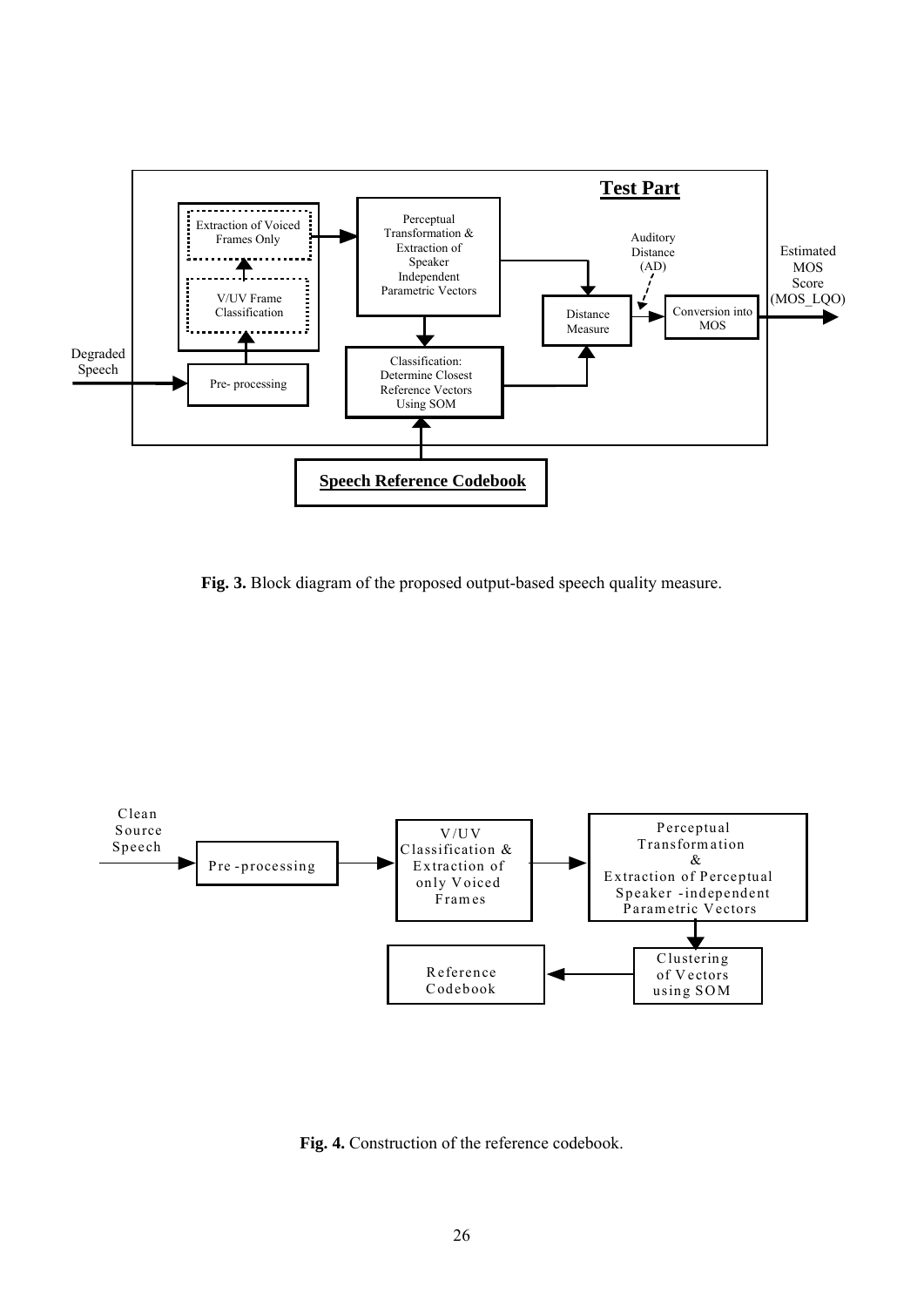

**Fig. 5***.* The PLP speech analysis model.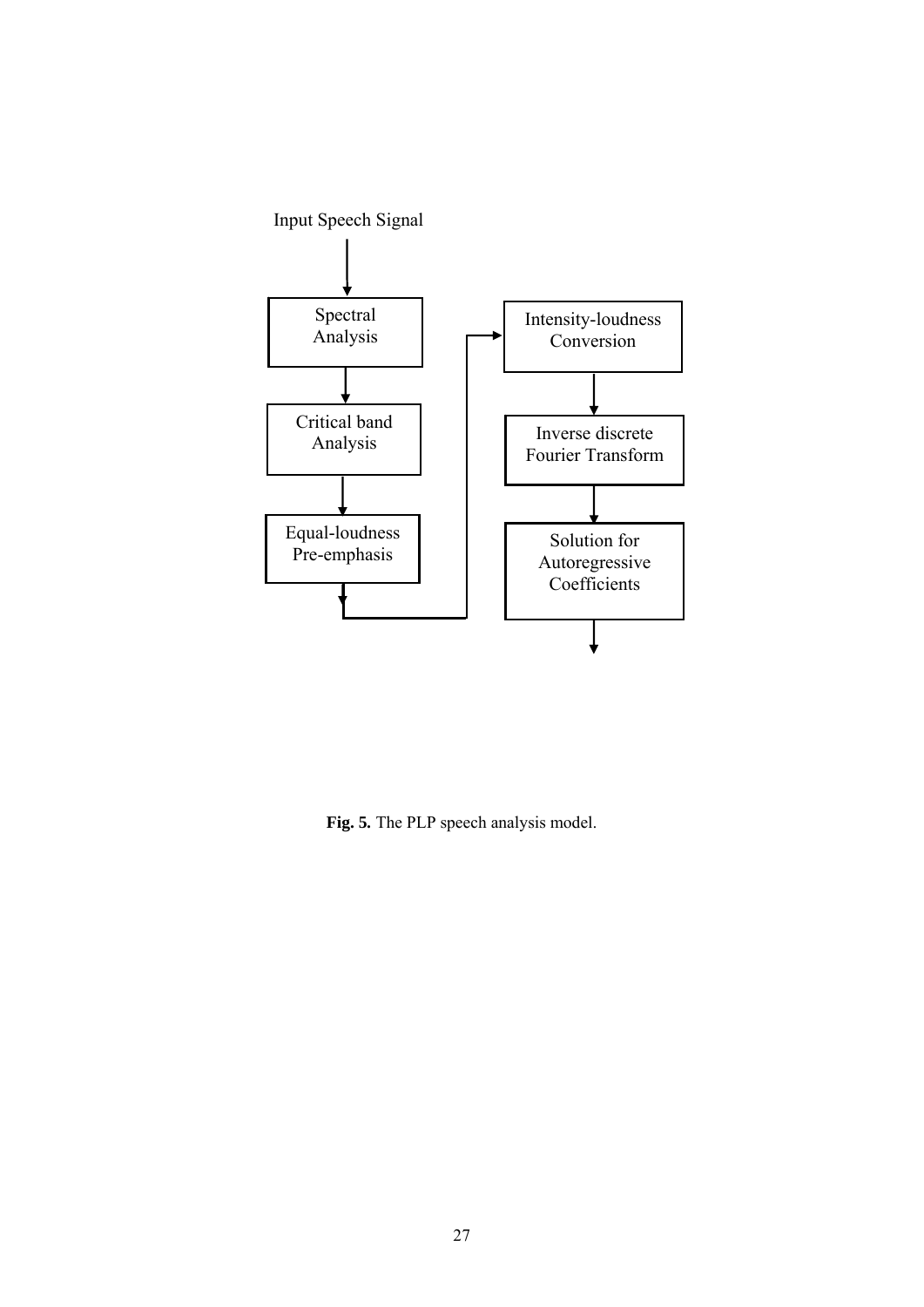

**Fig. 6.** Block diagram of the Bark Spectrum analysis model.



**Fig. 7.** Computation of the MFCC.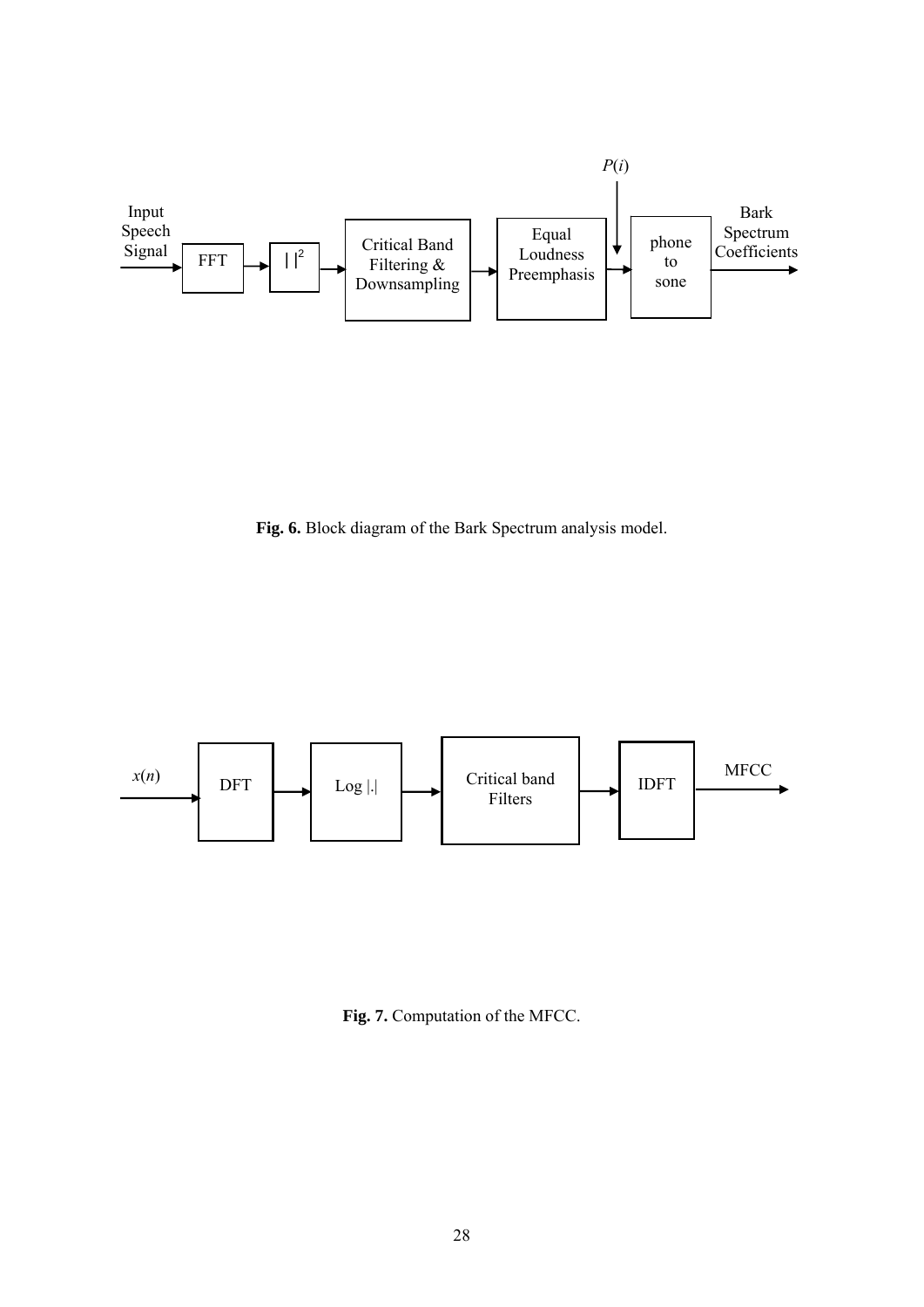

(b) For the BS and MFCC speech analysis models

**Fig. 8.** Average accuracy of correct identification (expressed as percentage) of an unknown vowel by the PLP, BS, MFCC and LP models for the case of three male speakers*.*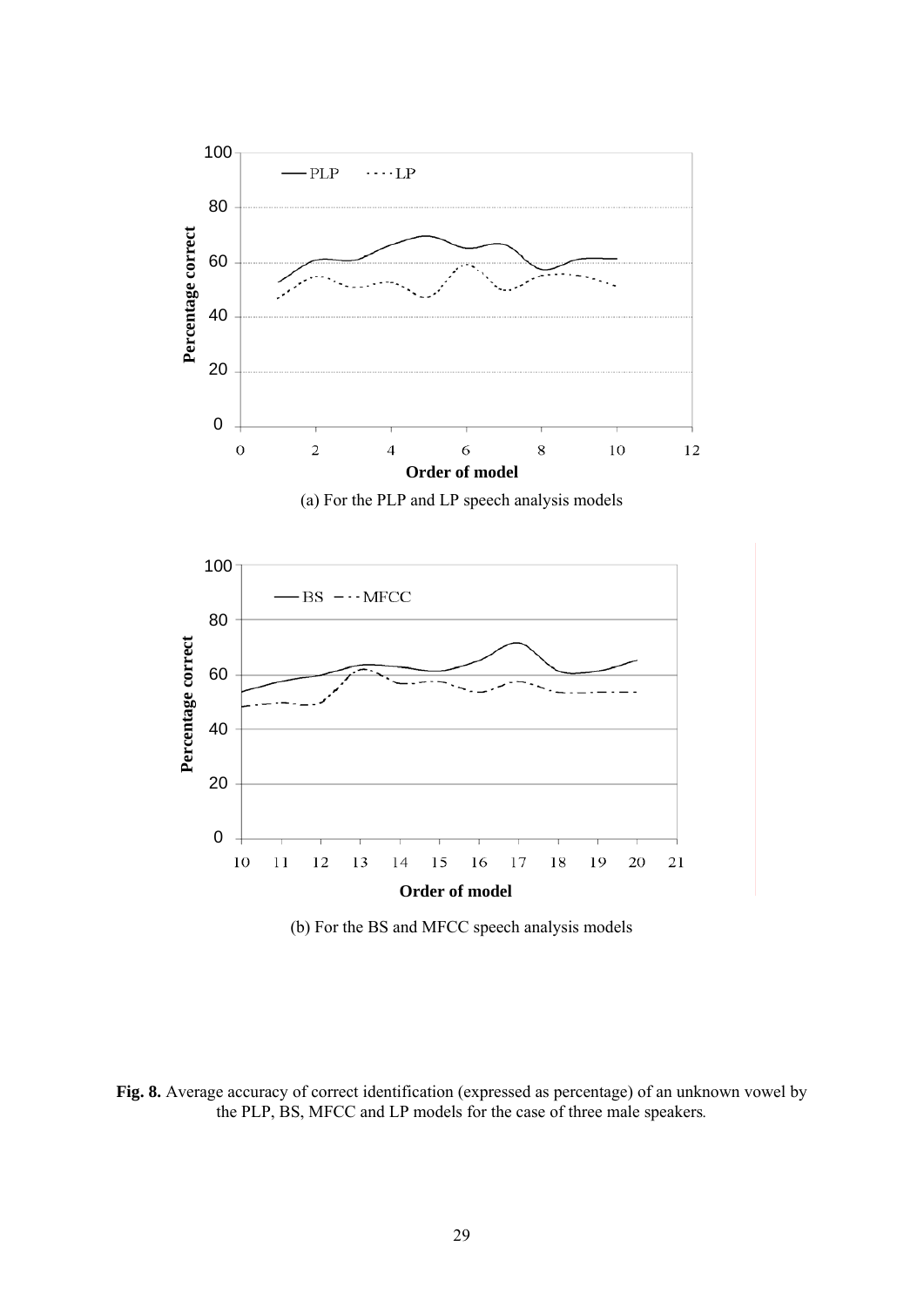

**Fig. 9.** Average accuracy of correct identification (expressed as percentage) of an unknown vowel by the PLP, BS, MFCC and LP models for the case of three female speakers*.*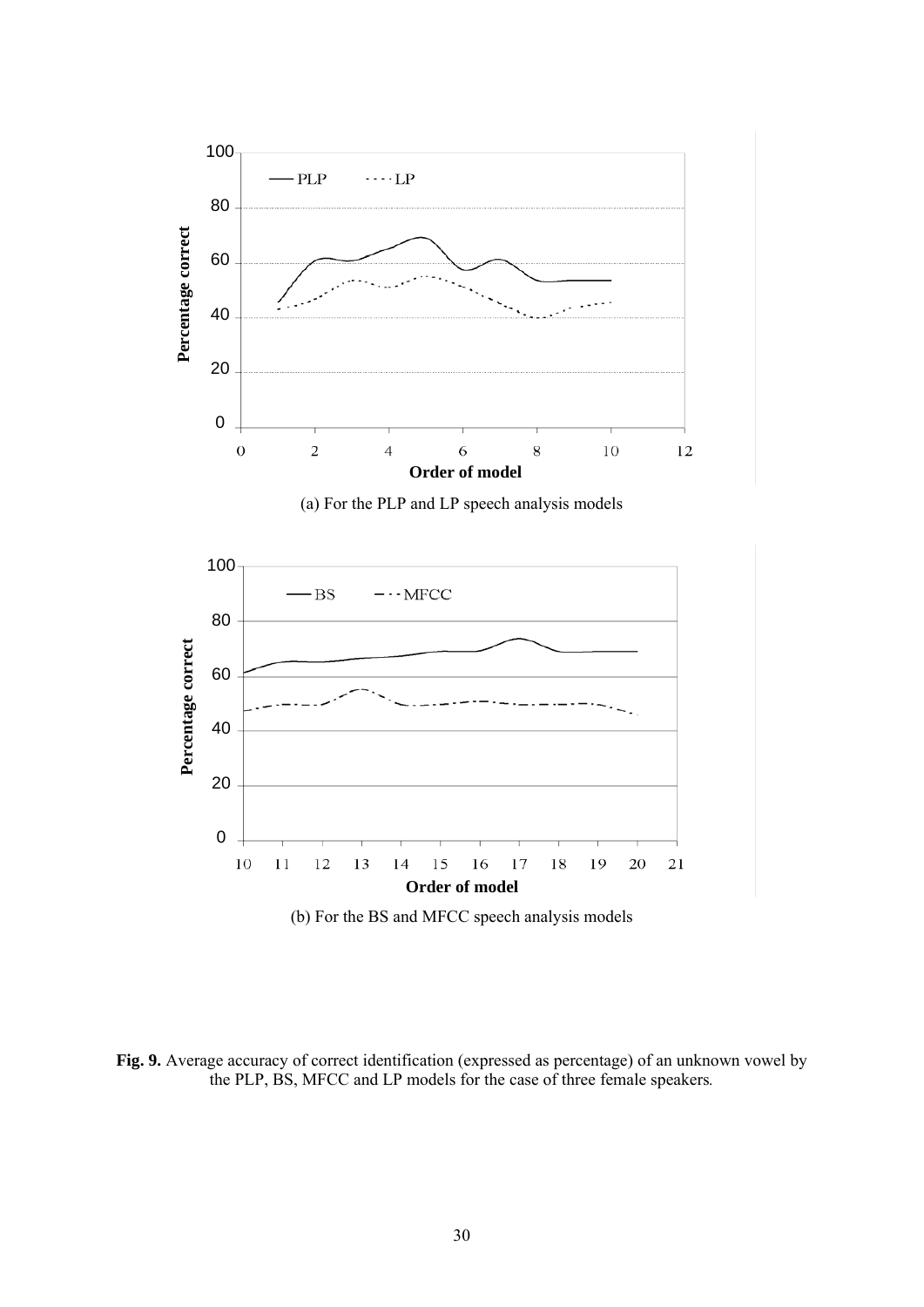

**Fig. 10.** Set-up of the performance evaluation process of the proposed measure.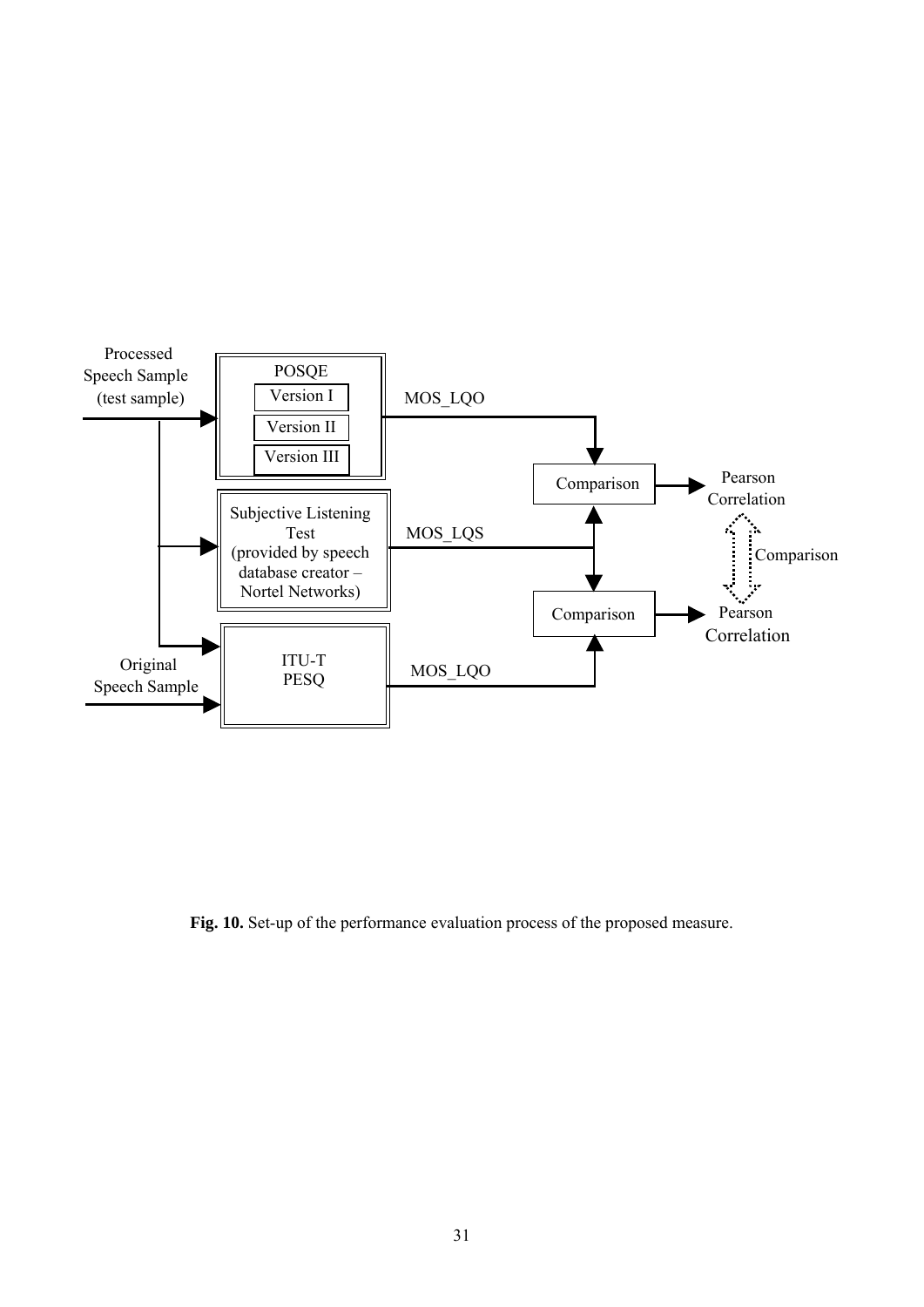

Fig. 11. Correlation between MOS\_LQO scores of the POSQE and the MOS\_LQS scores, for Level 3 of testing difficulty with test signals taken from M1 and M2, and clean signals from F1 and F2.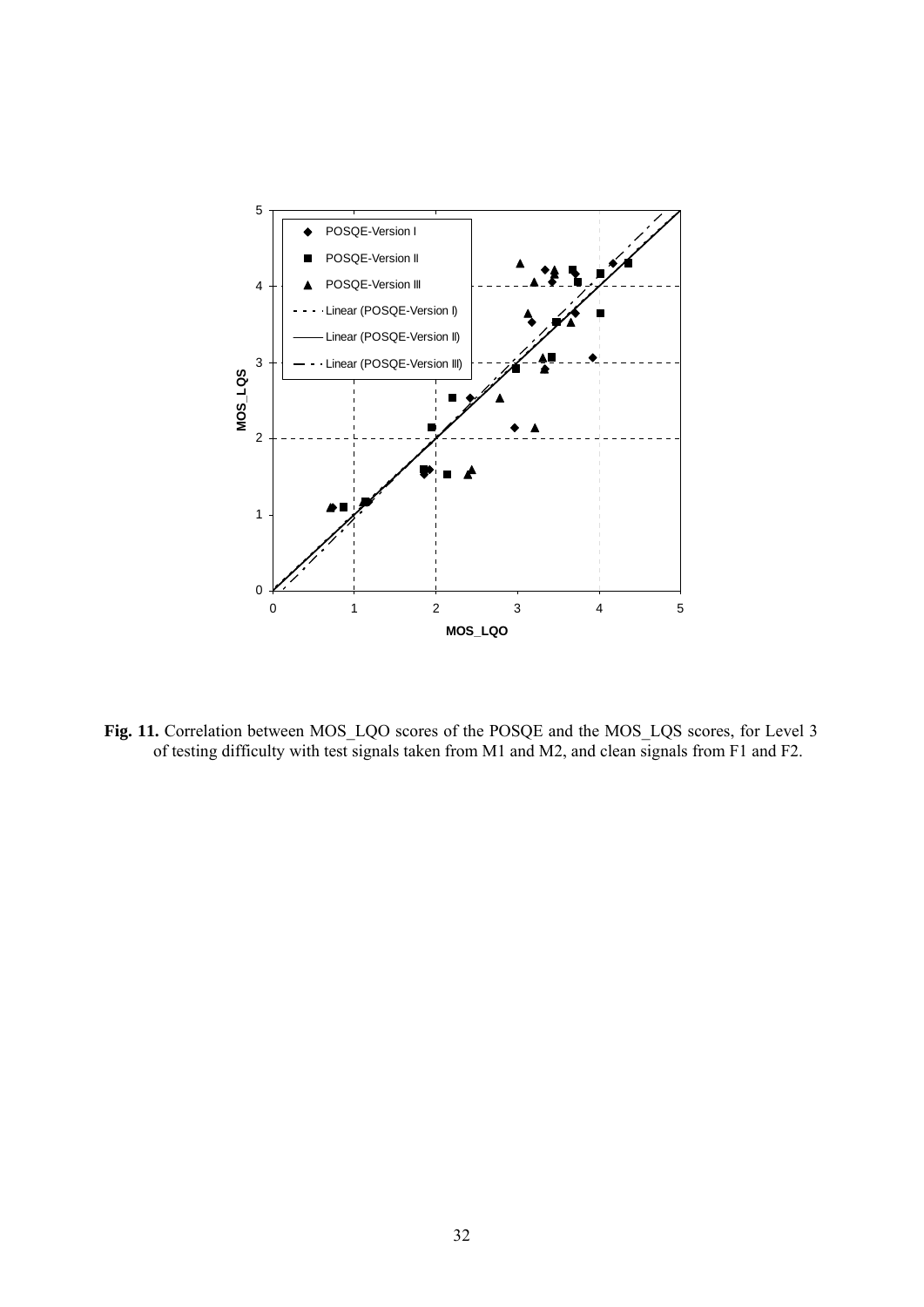

**Fig. 12:** Correlation between MOS\_LQO scores of the POSQE and the MOS\_LQS scores, for Level 3 of testing difficulty with test signals taken from M1 and F2, and clean source signals from M2, F1.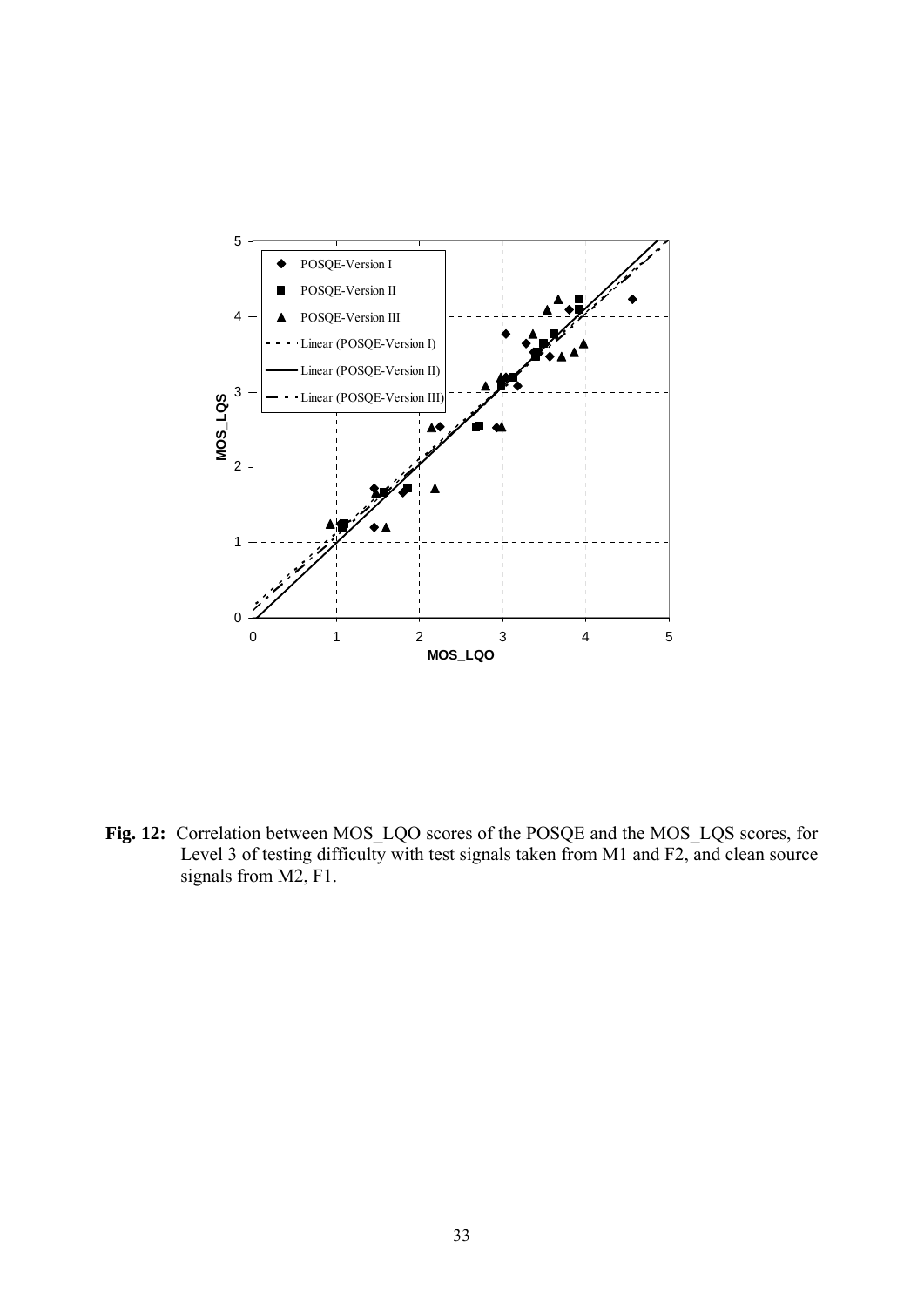

**Fig. 13:** Correlations between the MOS\_LQS and MOS\_LQO obtained by the POSQE and by the PESQ for test conditions generated by wireless codecs subjected to bit errors.



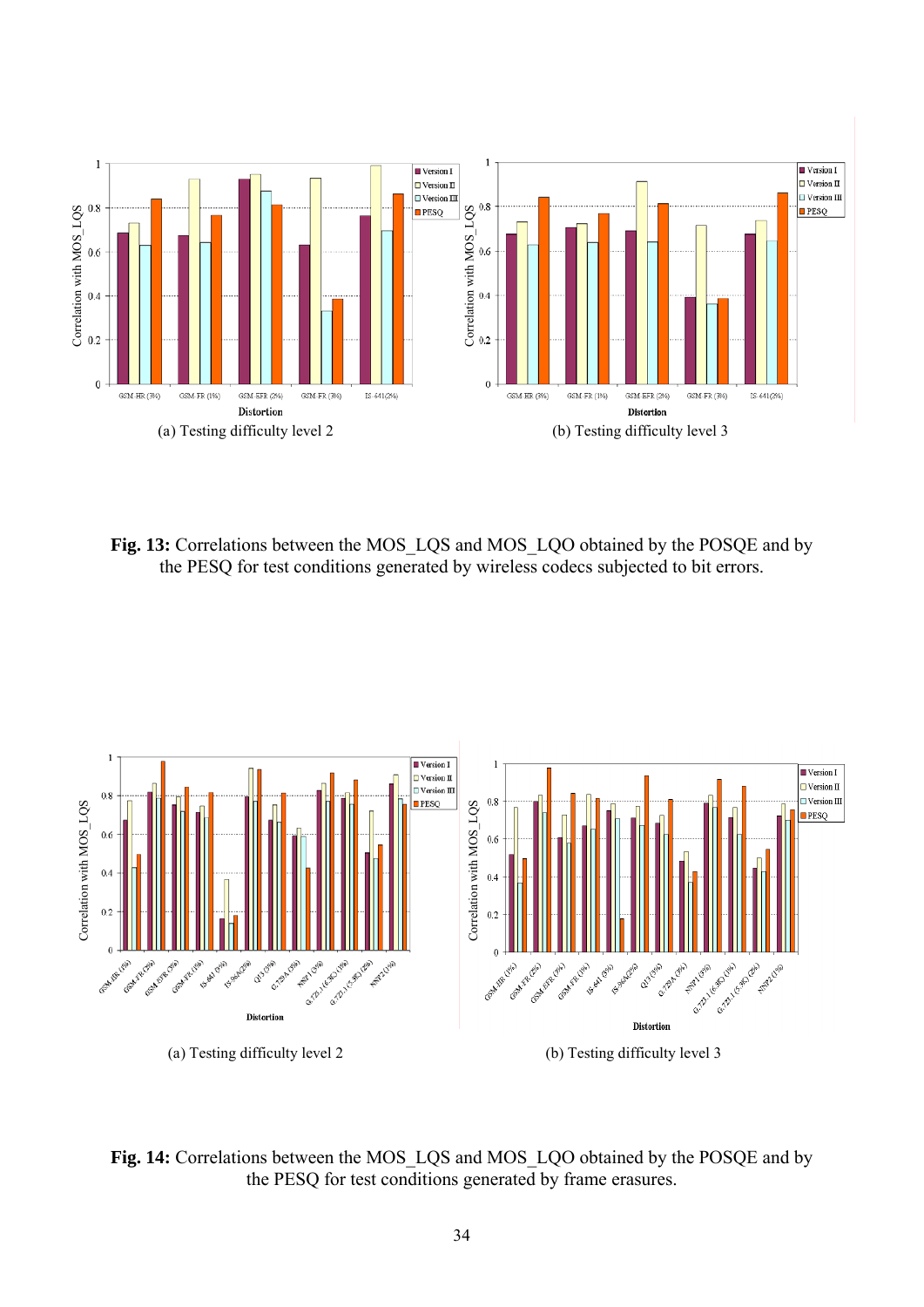# **Tables**

Table 1: Correlation between subjective and objective scores obtained by the POSQE and by the PESQ for MNRU test cases.

| <b>Test</b><br><b>Speech</b><br>Case<br><b>Signals</b> | <b>Codebook</b> | <b>Test Speech</b><br><b>Signals</b> | <b>Correlation with MOS-LQS</b> |        |                              |             |
|--------------------------------------------------------|-----------------|--------------------------------------|---------------------------------|--------|------------------------------|-------------|
|                                                        |                 |                                      | POSOE V.I                       |        | $\ POSQE$ V.II $POSQE$ V.III | <b>PESQ</b> |
|                                                        | M1              | M1                                   | 0.9821                          | 0.9950 | 0.9762                       |             |
| $\overline{2}$                                         | M <sub>2</sub>  | M <sub>2</sub>                       | 0.9566                          | 0.9947 | 0.9584                       |             |
| 3                                                      | F <sub>1</sub>  | F <sub>1</sub>                       | 0.9446                          | 0.9842 | 0.8975                       | 0.9860      |
| 4                                                      | F <sub>2</sub>  | F <sub>2</sub>                       | 0.9778                          | 0.9803 | 0.8971                       |             |
| 5                                                      | M1, M2          | M1,M2                                | 0.8987                          | 0.9042 | 0.8247                       |             |
| 6                                                      | F1, F2          | F1, F2                               | 0.8235                          | 0.8471 | 0.8067                       |             |

Table 2: Overall correlation between MOS\_LQS and MOS\_LQO obtained by the POSQE and by the PESQ for test conditions generated by wireless codecs subjected to bit errors.

|                        | <b>Correlation with MOS-LQS</b> |        |                                      |             |  |
|------------------------|---------------------------------|--------|--------------------------------------|-------------|--|
| <b>Test Difficulty</b> |                                 |        | POSQE V.I   POSQE V.II   POSQE V.III | <b>PESO</b> |  |
| Level 1                | 0.7912                          | 0.9162 | 0.7574                               |             |  |
| Level 2                | 0.7511                          | 0.9041 | 0.6381                               | 0.7362      |  |
| Level 3                | 0.6326                          | 0.7903 | 0.5905                               |             |  |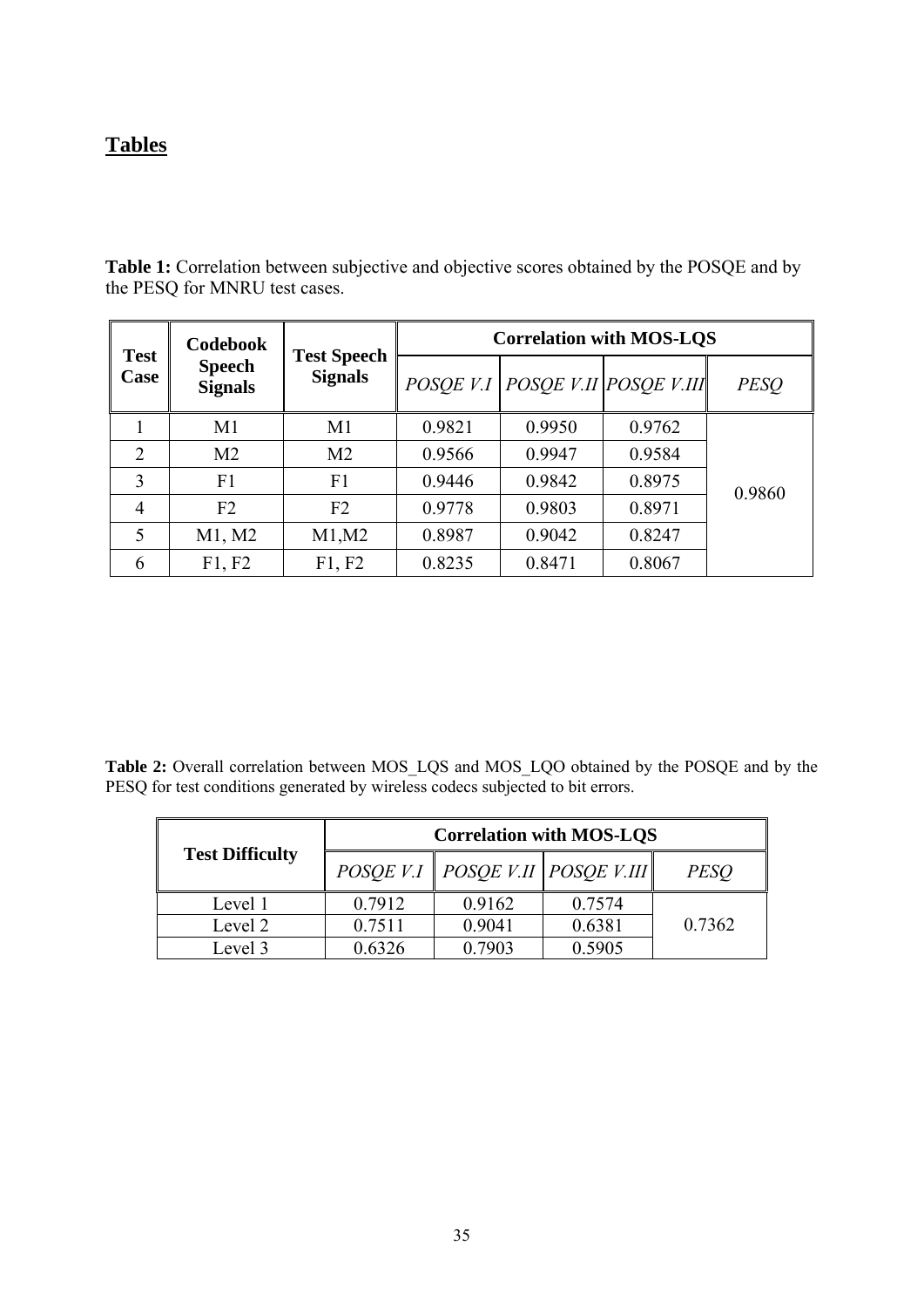**Table 3:** Overall correlation between MOS\_LQS and MOS\_LQO obtained by the POSQE and by the PESQ for test conditions generated by frame erasures.

|                        | <b>Correlation with MOS-LQS</b> |        |                                      |             |  |
|------------------------|---------------------------------|--------|--------------------------------------|-------------|--|
| <b>Test Difficulty</b> |                                 |        | POSQE V.I   POSQE V.II   POSQE V.III | <i>PESO</i> |  |
| Level 1                | 0.7334                          | 0.8621 | 0.7211                               |             |  |
| Level 2                | 0.6944                          | 0.7815 | 0.6508                               | 0.7182      |  |
| Level 3                | J 6773                          | 0.7513 | 0.6170                               |             |  |

Table 4: Overall correlation between MOS\_LQS and MOS\_LQO obtained by the POSQE and by the PESQ for test conditions generated by variations in speech levels and processing through an AGC.

|                        | <b>Correlation with MOS-LQS</b> |        |                                      |             |  |
|------------------------|---------------------------------|--------|--------------------------------------|-------------|--|
| <b>Test Difficulty</b> |                                 |        | POSQE V.I   POSQE V.II   POSQE V.III | <i>PESO</i> |  |
| Level 1                | 0.7682                          | 0.8085 | 0.7173                               |             |  |
| Level 2                | 0.6823                          | 0.7651 | 0.5248                               | 0.2898      |  |
| Level 3                | 0.4978                          | 0.5246 | 0.3649                               |             |  |